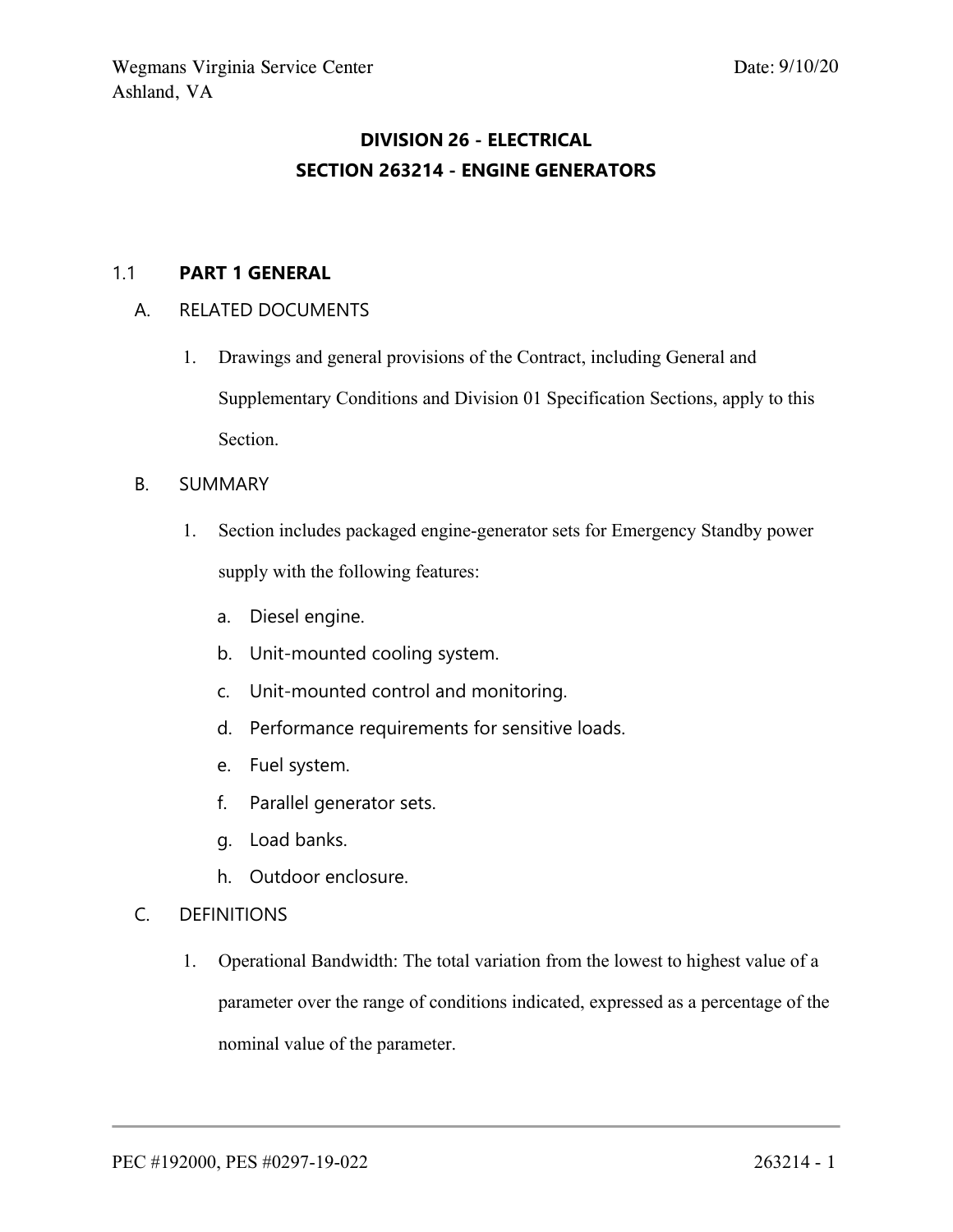#### D. ACTION SUBMITTALS

- 1. Product Data: For each type of product.
	- a. Include rated capacities, operating characteristics, electrical characteristics, and furnished specialties and accessories.
	- b. Include thermal damage curve for generator.
	- c. Include time-current characteristic curves for generator protective device.
	- d. Include fuel consumption in gallons per hour at 0.8 power factor at 0.5, 0.75 and 1.0 times generator capacity.
	- e. Include generator efficiency at 0.8 power factor at 0.5, 0.75 and 1.0 times generator capacity.
	- f. Include air flow requirements for cooling and combustion air in cfm at 0.8 power factor, with air supply temperature of 95, 80, 70, and 50 deg F. Provide drawings showing requirements and limitations for location of air intake and exhausts.
	- g. Include generator characteristics, including, but not limited to kw rating, efficiency, reactances, and short-circuit current capability.
- 2. Shop Drawings:
	- a. Include plans and elevations for engine-generator set and other components specified. Indicate access requirements affected by height of subbase fuel tank.
	- b. Include details of equipment assemblies. Indicate dimensions, weights, loads, required clearances, method of field assembly, components, and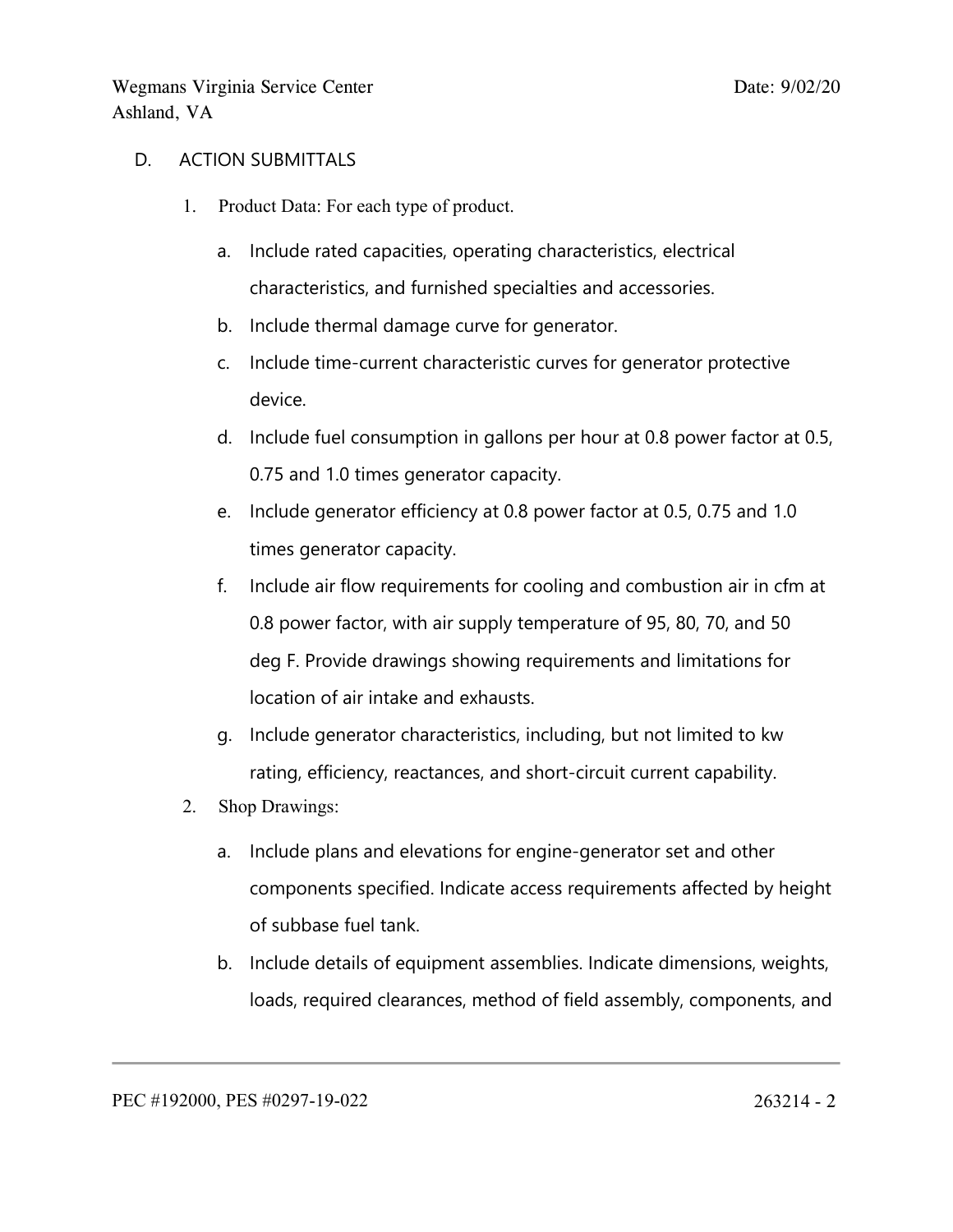location and size of each field connection.

- c. Identify fluid drain ports and clearance requirements for proper fluid drain.
- d. Include diagrams for power, signal, and control wiring. Complete schematic, wiring, and interconnection diagrams showing terminal markings for EPS equipment and functional relationship between all electrical components.
- E. INFORMATIONAL SUBMITTALS
	- 1. Source quality-control reports, including, but not limited to the following:
		- a. Certified summary of prototype-unit test report.
		- b. Certified Test Reports: For components and accessories that are equivalent, but not identical, to those tested on prototype unit.
		- c. Certified Summary of Performance Tests: Certify compliance with specified requirement to meet performance criteria for sensitive loads.
		- d. Report of factory test on units to be shipped for this Project, showing evidence of compliance with specified requirements.
		- e. Report of sound generation.
		- f. Report of exhaust emissions showing compliance with applicable regulations.
		- g. Certified Torsional Vibration Compatibility: Comply with NFPA 110.
		- h. Field quality-control reports.
		- i. Standard Warranty: Terms for factory standard warranty that must include parts, labor, and travel coverage for the full term of the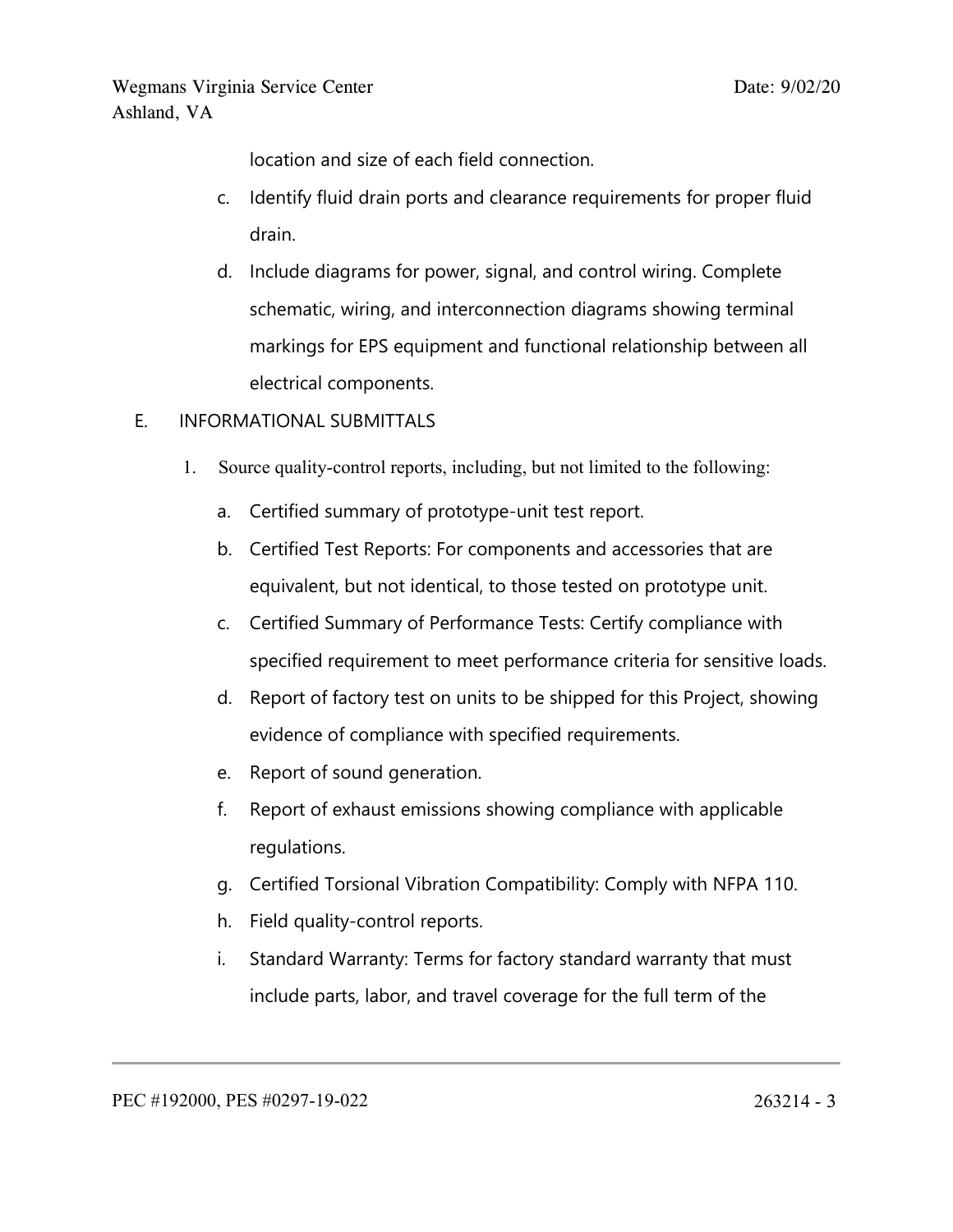warranty.

### F. CLOSEOUT SUBMITTALS

- 1. Operation and Maintenance Data: For packaged engine generators to include in emergency, operation, and maintenance manuals.
	- a. In addition to items specified in division 1 "Operation and Maintenance Data," include the following:
		- 1) List of tools and replacement items recommended to be stored at Project for ready access. Include part and drawing numbers, current unit prices, and source of supply.
		- 2) Operating instructions laminated and mounted adjacent to generator location.
		- 3) Training plan.

### G. QUALITY ASSURANCE

1. Installer Qualifications: Manufacturer's authorized representative who is trained and approved by manufacturer.

### H. WARRANTY

- 1. Manufacturer's Warranty: Manufacturer agrees to repair or replace components of packaged engine generators and associated auxiliary components that fail in materials or workmanship within specified warranty period.
	- a. Warranty Period: Two (2) years from date of Substantial Completion.

### **PART 1 PRODUCTS**

### 2.1 **MANUFACTURERS**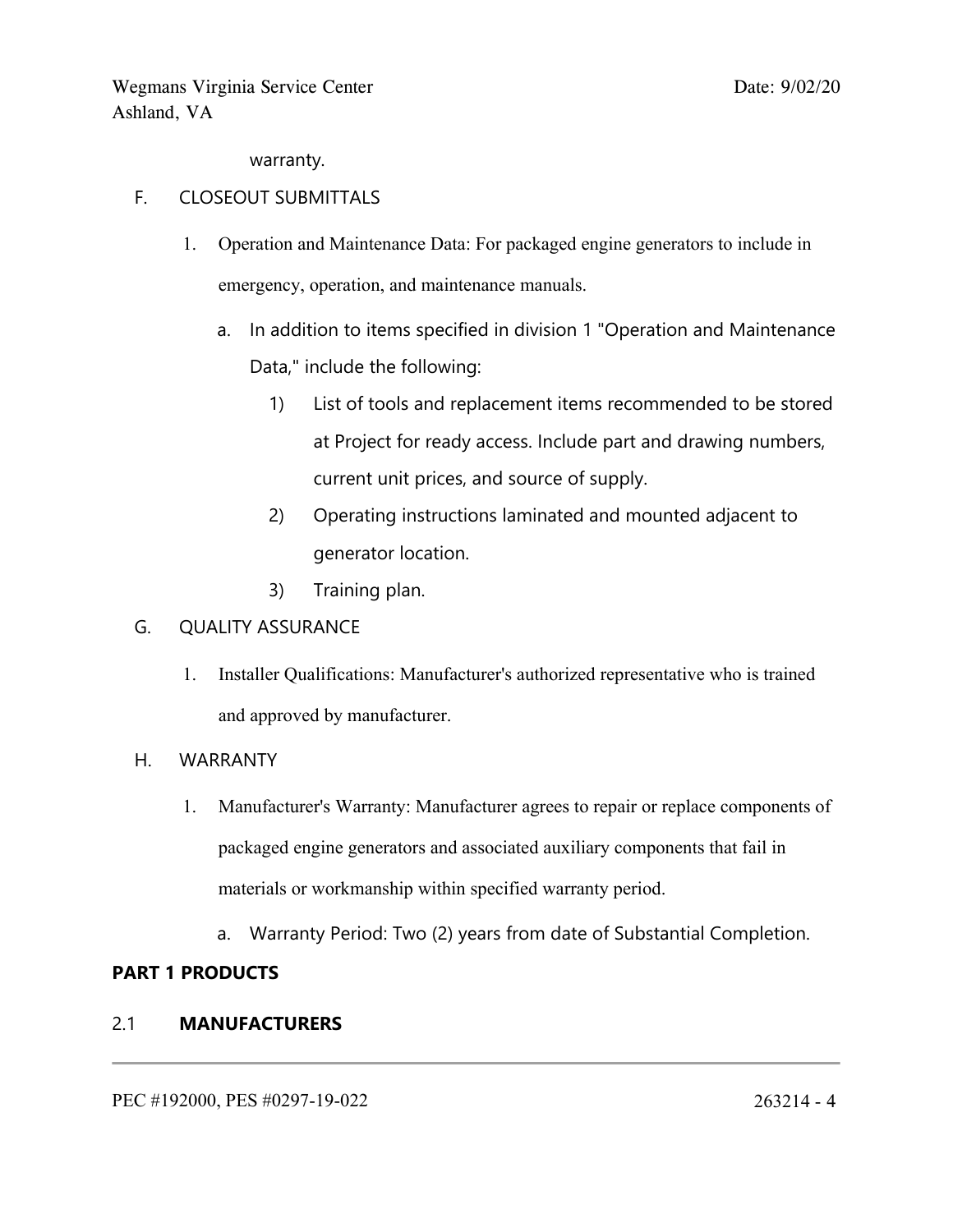A. Manufacturers: Subject to compliance with requirements, provide products by

one of the following:

- 1. Caterpillar; Engine Div. (Basis-of-Design), Carter Machinery Co. Inc. Jason Crews 757-995-7546. No alternates will be accepted.
- 2. Basis-of-Design: Catapilar model #3516CHD with alternator arrangemen<sup>t</sup> #3111156
- 3. Source Limitations: Obtain packaged generator sets and auxiliary components through local Caterpillar dealer assigned to the building site territory that would normally provide service and product support.

## 2.2 **PERFORMANCE REQUIREMENTS**

- A. ASME Compliance: Comply with ASME B15.1.
- B. Comply with EPA emission standards for reciprocating internal combustion engines (RICE).
- C. NFPA Compliance:
	- 1. Comply with NFPA 37.
	- 2. Comply with NFPA 70.
	- 3. Comply with NFPA 110 requirements for Level 1 emergency power supply system.[If applicable]
- D. Engine Exhaust Emissions: Comply with EPA Tier 2 requirements and applicable state and local governmen<sup>t</sup> requirements.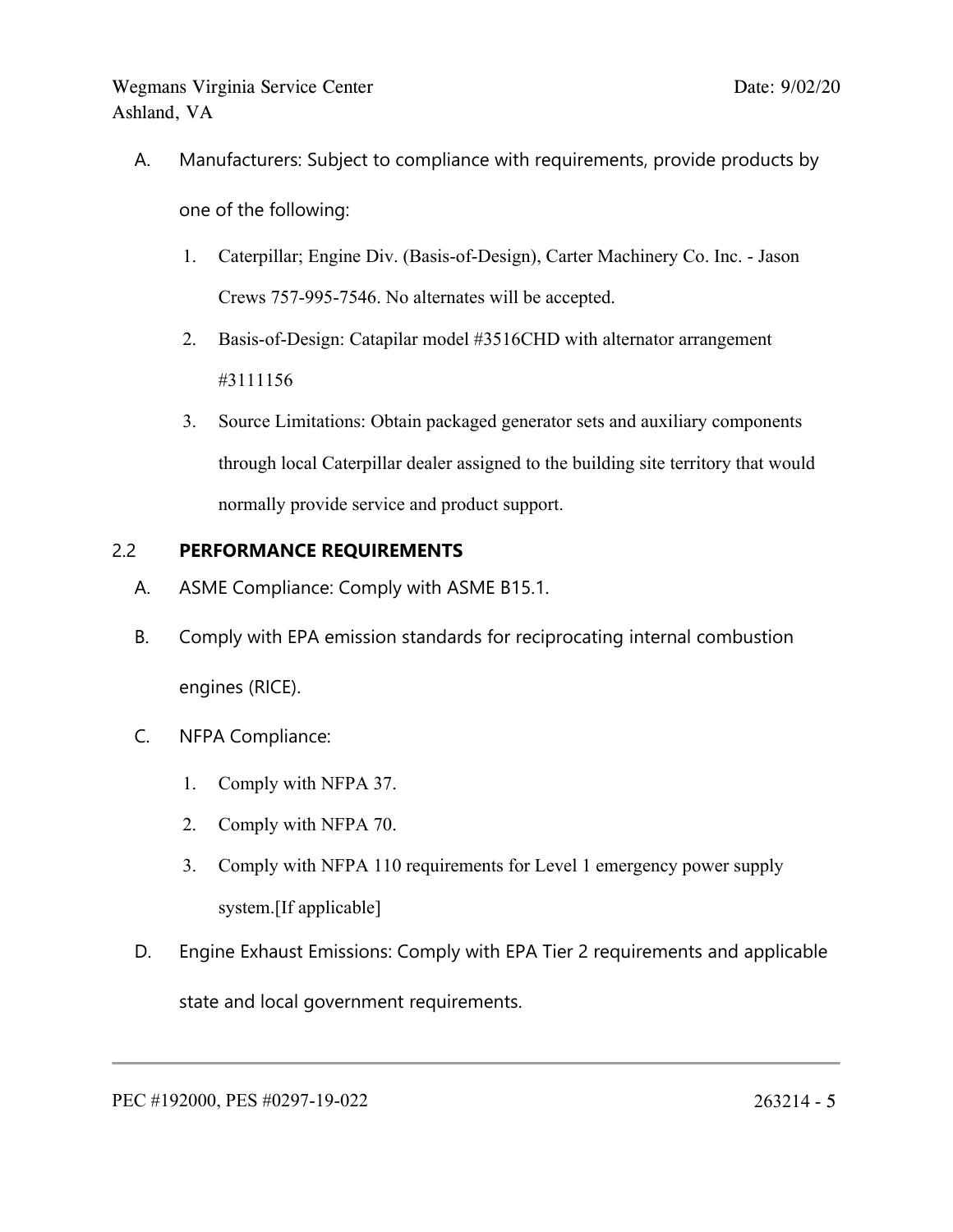E. Noise Emission: Comply with applicable state and local governmen<sup>t</sup>

requirements for maximum noise level at adjacent property boundaries due to sound emitted by generator set including engine, engine exhaust, engine cooling-air intake and discharge, and other components of installation. Not to exceed 52 db over a 4 hour period of time at the property line.

- F. Environmental Conditions: Engine-generator system shall withstand the following environmental conditions without mechanical or electrical damage or degradation of performance capability:
	- 1. Ambient Temperature: -25 to 40 deg C
	- 2. Relative Humidity: Zero to 95 percent.
	- 3. Altitude: Sea level to 3000 feet.

# 2.3 **ASSEMBLY DESCRIPTION**

- A. Factory-assembled and -tested, water-cooled engine, with brushless generator and accessories.
- B. Electrical Components, Devices, and Accessories: Listed and labeled as defined in NFPA 70, by <sup>a</sup> testing agency acceptable to authorities having jurisdiction, and marked for intended location and application.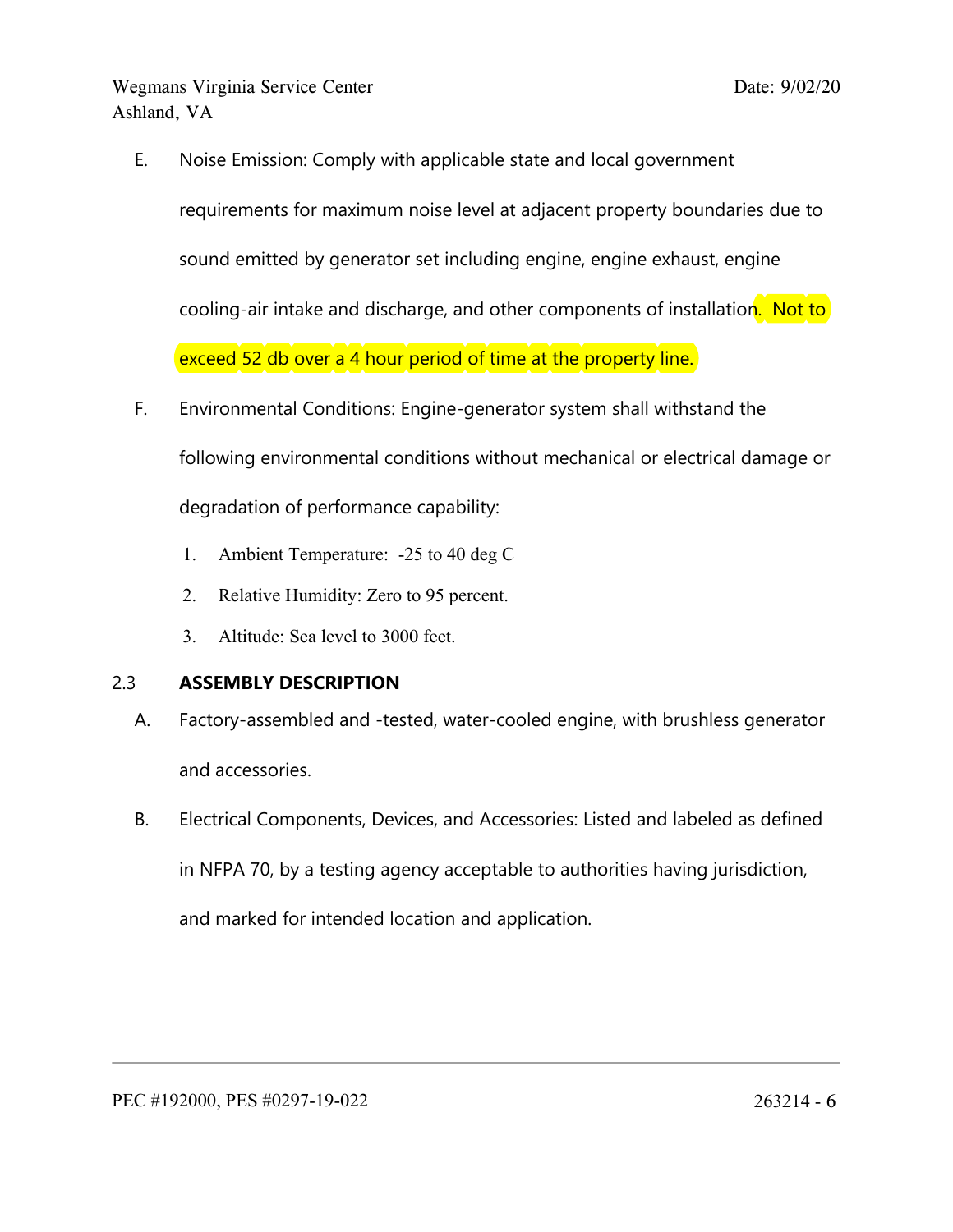- C. EPSS Class: Engine-generator set shall be classified as <sup>a</sup> Class 24 in accordance with NFPA 110.
- D. Induction Method: Turbocharged.
- E. Governor: Adjustable isochronous, with speed sensing.
- F. Emissions: Comply with EPA Tier 2 requirements.
- G. Mounting Frame: Structural steel framework to maintain alignment of mounted components without depending on concrete foundation. Provide lifting attachments sized and spaced to prevent deflection of base during lifting and moving.
	- 1. Rigging Diagram: Inscribed on metal plate permanently attached to mounting frame to indicate location and lifting capacity of each lifting attachment and generator-set center of gravity.
	- 2. Capacities and Characteristics:
		- a. Power Output Ratings: Nominal ratings as indicated at 0.8 power factor excluding power required for the continued and repeated operation of the unit and auxiliaries.
		- b. Output Connections: Three-phase, four wire.
		- c. Nameplates: For each major system component to identify manufacturer's name and address, and model and serial number of component.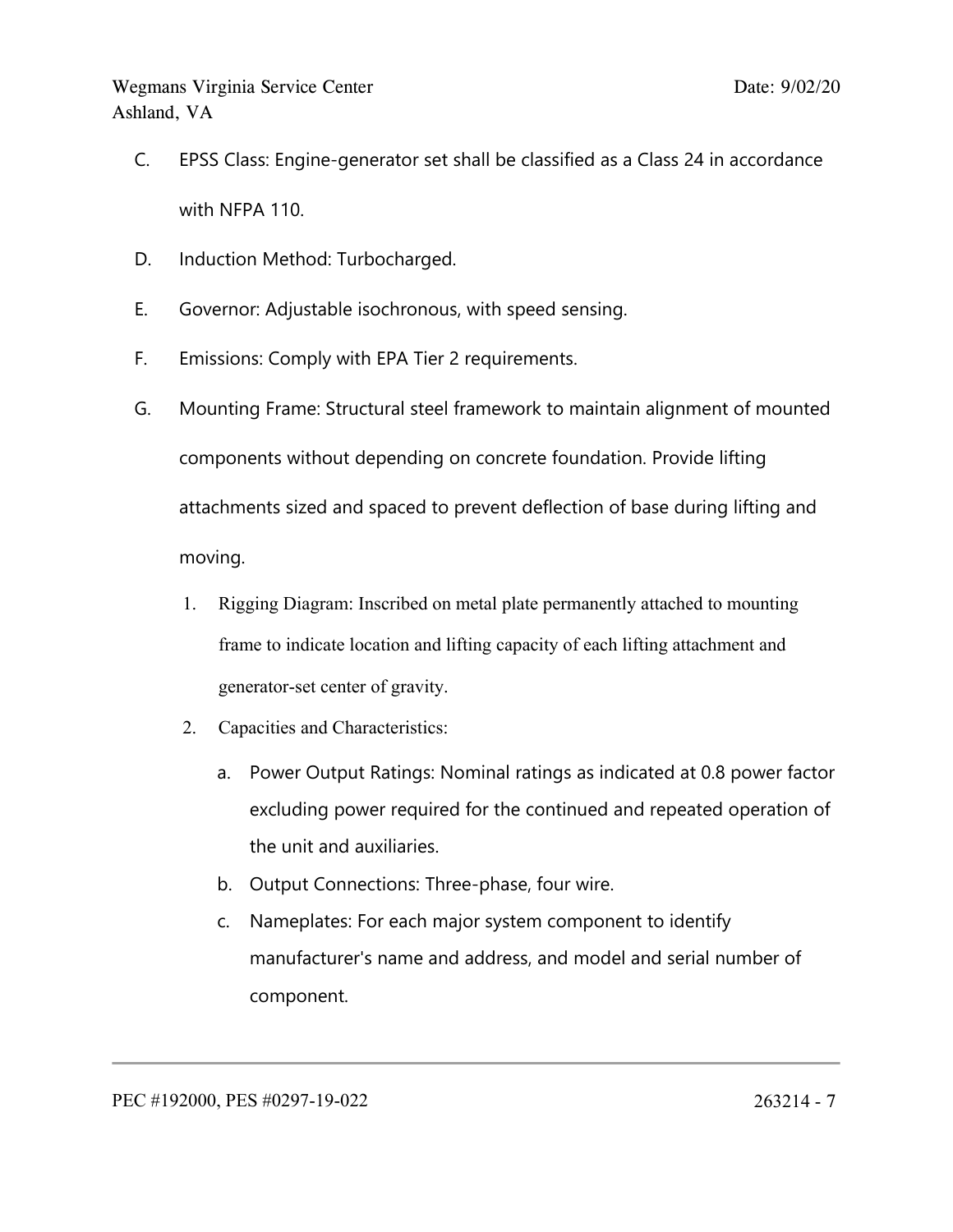- H. Generator-Set Performance:
	- 1. Steady-State Voltage Operational Bandwidth: 3 percen<sup>t</sup> of rated output voltage from no load to full load.
	- 2. Transient Voltage Performance: Not more than 20 percen<sup>t</sup> variation for 50 percen<sup>t</sup> step-load increase or decrease. Voltage shall recover and remain within the steadystate operating band within three seconds.
	- 3. Steady-State Frequency Operational Bandwidth: 0.5 percen<sup>t</sup> of rated frequency from no load to full load.
	- 4. Steady-State Frequency Stability: When system is operating at any constant load within the rated load, there shall be no random speed variations outside the steadystate operational band and no hunting or surging of speed.
	- 5. Transient Frequency Performance: Less than 5 percen<sup>t</sup> variation for 50 percen<sup>t</sup> step-load increase or decrease. Frequency shall recover and remain within the steady-state operating band within five seconds.
	- 6. Output Waveform: At no load, harmonic content measured line to line or line to neutral shall not exceed 5 percen<sup>t</sup> total and 3 percen<sup>t</sup> for single harmonics. Telephone influence factor, determined according to NEMA MG 1, shall not exceed 50 percent.
	- 7. Sustained Short-Circuit Current: For <sup>a</sup> three-phase, bolted short circuit at system output terminals, system shall supply <sup>a</sup> minimum of 250 percen<sup>t</sup> of rated full-load current for not less than 10 seconds and then clear the fault automatically, without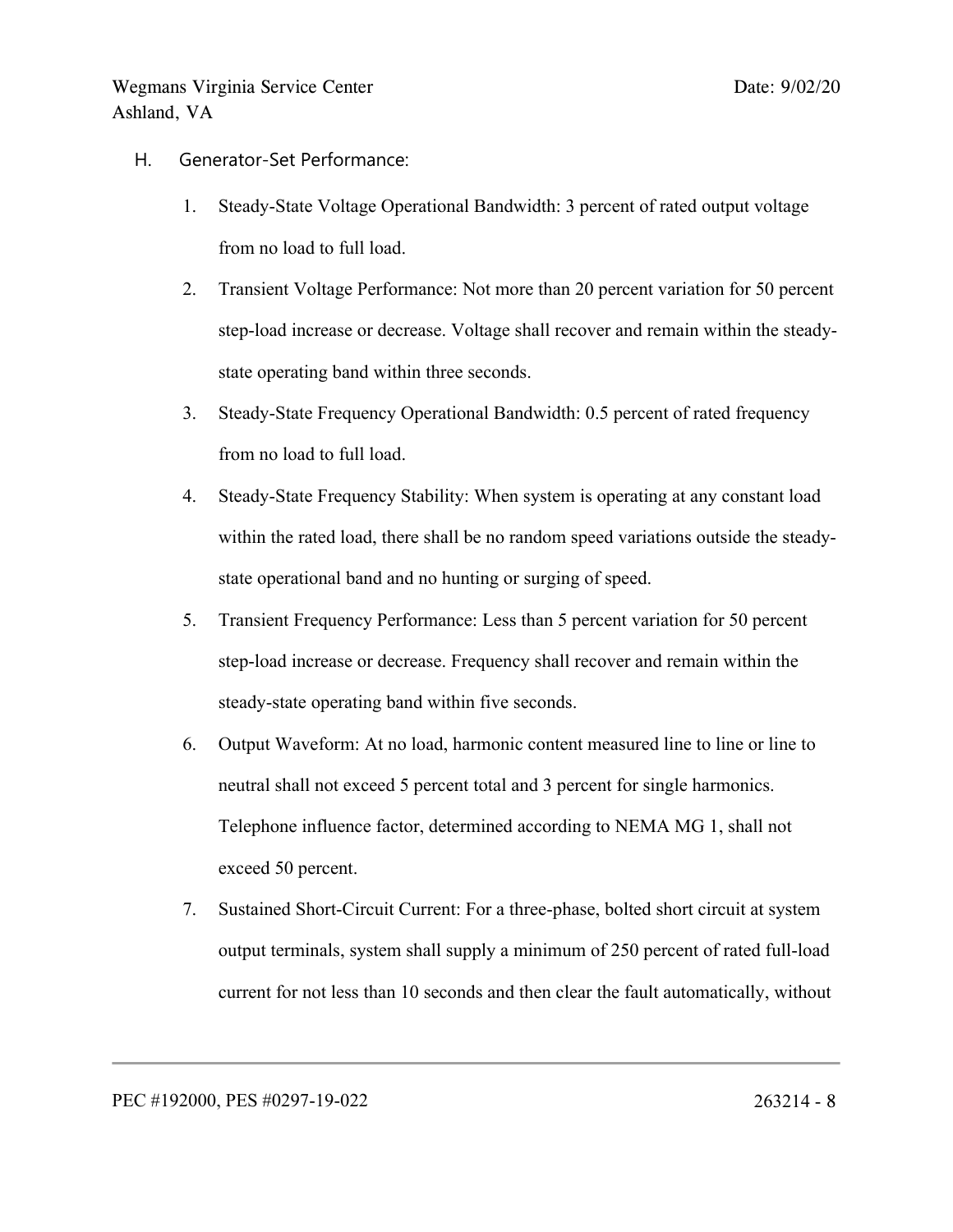damage to generator system components.

8. Start Time: Comply with NFPA 110, Type 10, system requirements.

#### 2.4 **ENGINE**

- A. Fuel: Fuel oil, Grade DF-2 ULS type.
- B. Rated Engine Speed: 1800 rpm.
- C. Maximum Piston Speed for Four-Cycle Engines: 2250 fpm.
- D. Lubrication System: The following items are mounted on engine or skid:
	- 1. Filter and Strainer: Rated to remove 90 percen<sup>t</sup> of particles 5 micrometers and smaller while passing full flow.
	- 2. Thermostatic Control Valve: Control flow in system to maintain optimum oil temperature. Unit shall be capable of full flow and is designed to be fail-safe.
	- 3. Crankcase Drain: Arranged for complete gravity drainage to an easily removable container with no disassembly and without use of pumps, siphons, special tools, or appliances.
- E. Jacket Coolant Heater: Electric-immersion type, factory installed in coolant jacket system. Comply with NFPA 110 requirements for Level 1 equipment for heater capacity.
- F. Cooling System: Closed loop, liquid cooled, with radiator factory mounted on engine-generator-set mounting frame and integral engine-driven coolant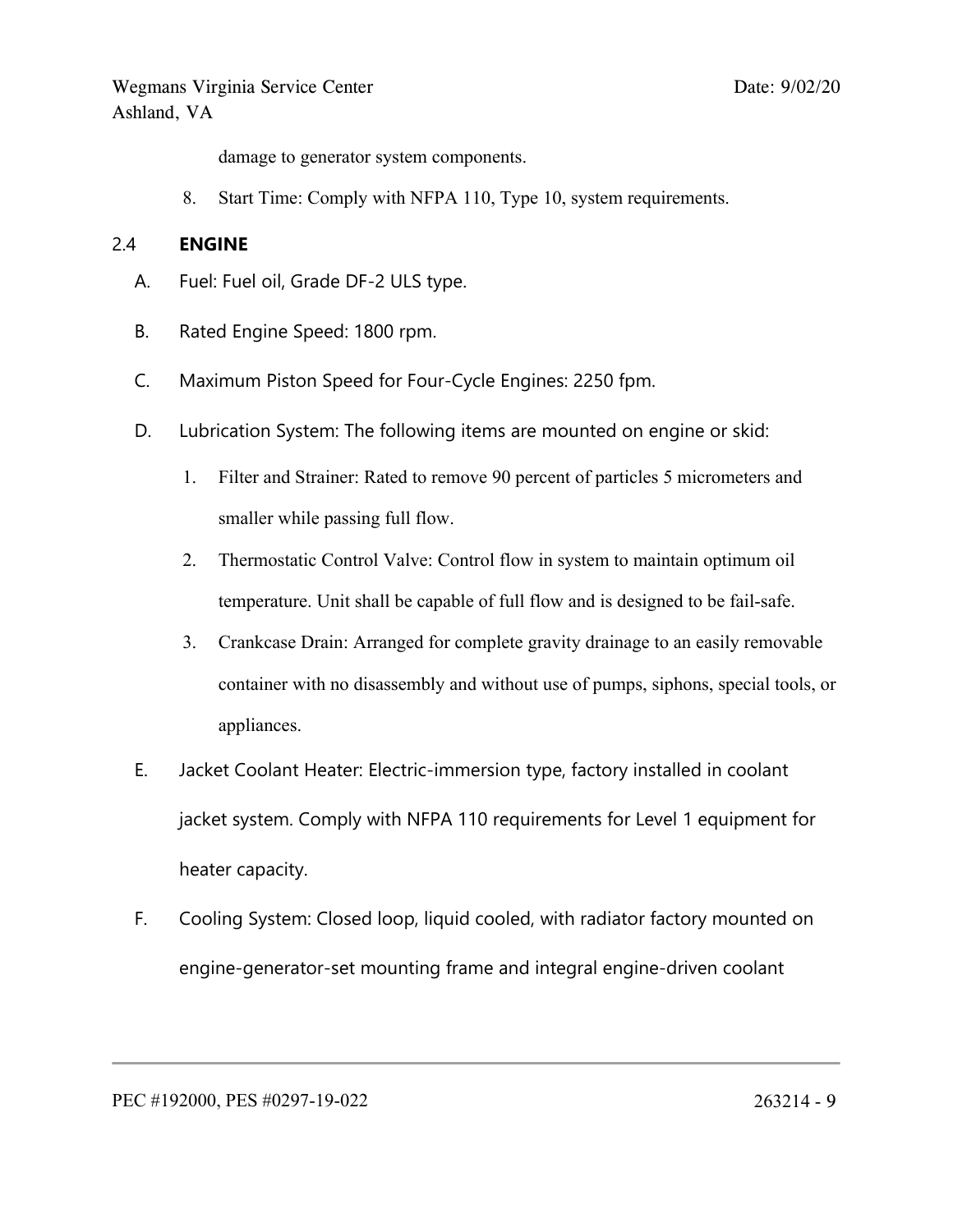pump.

- 1. Coolant: Solution of 50 percen<sup>t</sup> ethylene-glycol-based antifreeze and 50 percen<sup>t</sup> water, with anticorrosion additives as recommended by engine manufacturer.
- 2. Size of Radiator: Adequate to contain expansion of total system coolant from cold start to 100 percen<sup>t</sup> load condition.
- 3. Expansion Tank: Constructed of welded steel plate and rated to withstand maximum closed-loop coolant system pressure for engine used. Equip with gage glass and petcock.
- 4. Temperature Control: Self-contained, thermostatic-control valve modulates coolant flow automatically to maintain optimum constant coolant temperature as recommended by engine manufacturer.
- 5. Coolant Hose: Flexible assembly with inside surface of nonporous rubber and outer covering of aging-, ultraviolet-, and abrasion-resistant fabric.
	- a. Rating: 50-psig maximum working pressure with coolant at 180 deg F, and noncollapsible under vacuum.
	- b. End Fittings: Flanges or steel pipe nipples with clamps to suit piping and equipment connections.
- 6. Fan: Driven by multiple belts from engine shaft
- 7. Temperature Control: Self-contained, thermostatic-control valve modulates coolant flow automatically to maintain optimum constant coolant temperature as recommended by engine manufacturer.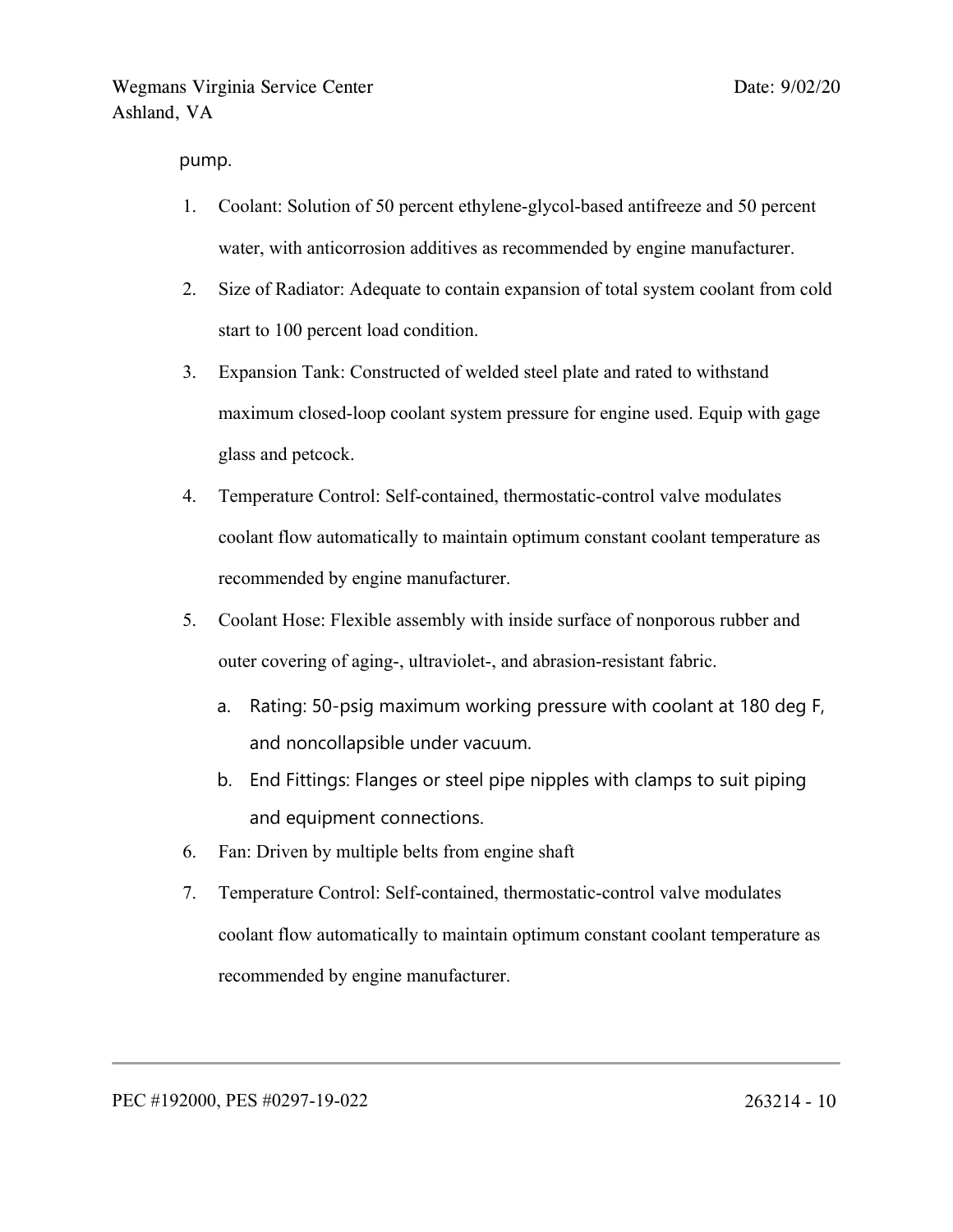- G. Muffler/Silencer: Critical type, sized as recommended by engine manufacturer and selected with exhaust piping system to not exceed engine manufacturer's engine backpressure requirements.
	- 1. Minimum sound attenuation of 15dBA attenuation for industrial grade muffler
	- 2. Sound level measured at <sup>a</sup> distance of 25 feet from exhaust discharge after installation is complete shall be 75 dBA or less and complies with local sound level restrictions
- H. Air-Intake Filter: Standard-duty, engine-mounted air cleaner with replaceable dry-filter element and "blocked filter" indicator.
- I. Starting System: 24Vdc electric, with negative ground.
	- 1. Components: Sized so they are not damaged during <sup>a</sup> full engine-cranking cycle with ambient temperature at maximum specified in "Performance Requirements" Article.
	- 2. Cranking Motor: Heavy-duty unit that automatically engages and releases from engine flywheel without binding.
	- 3. Cranking Cycle: As required by NFPA 110 for system level 1.
	- 4. Battery: Lead acid, with capacity within ambient temperature range specified in "Performance Requirements" Article to provide specified cranking cycle at least three times without recharging.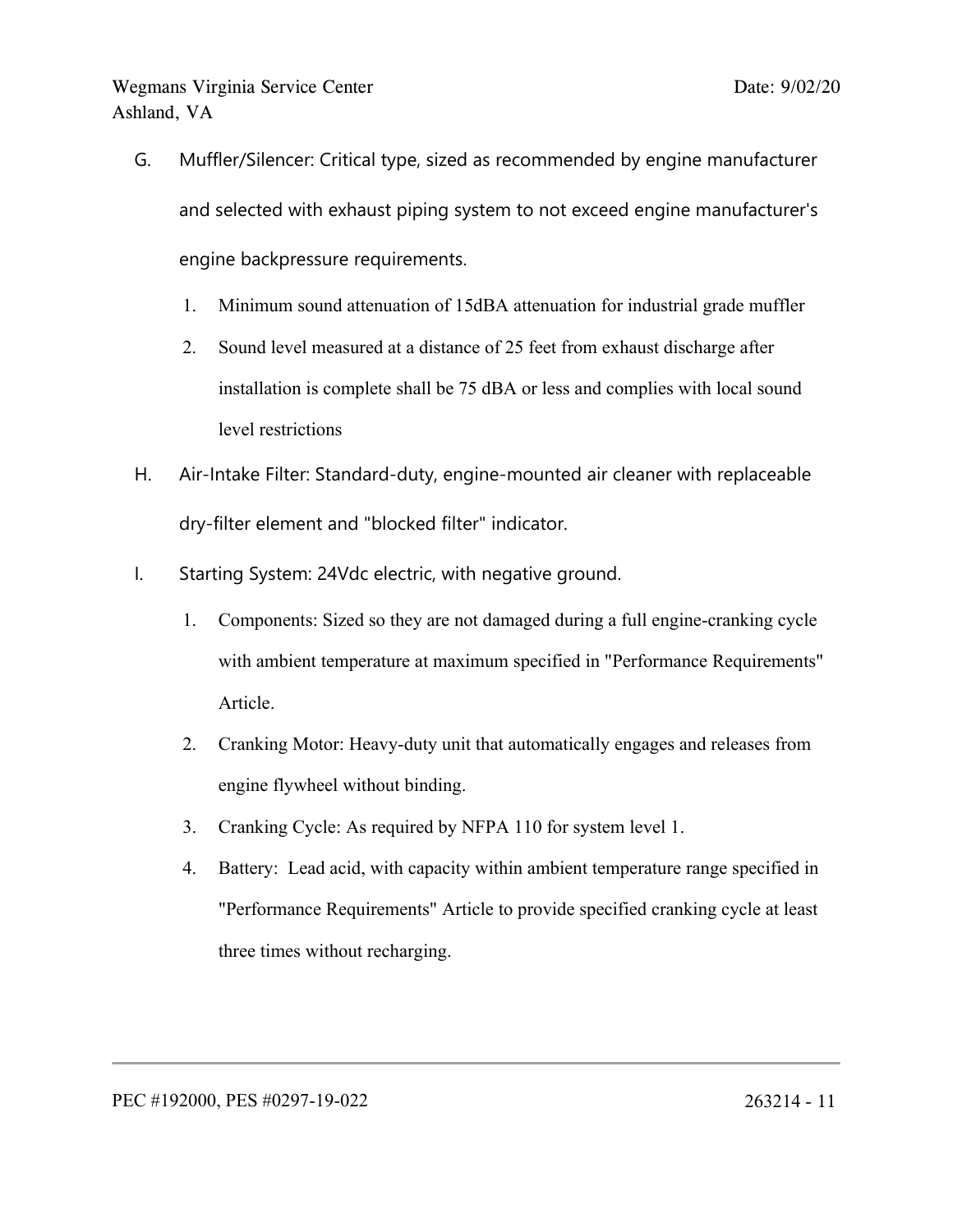- 5. Battery Cable: Size as recommended by engine manufacturer for cable length indicated. Include required interconnecting conductors and connection accessories.
- 6. Battery Stand: Factory-fabricated, two-tier metal with acid-resistant finish designed to hold the quantity of battery cells required and to maintain the arrangemen<sup>t</sup> to minimize lengths of battery interconnections.
- 7. Battery-Charging Alternator: Factory mounted on engine with solid-state voltage regulation and 35 A minimum continuous rating.
- 8. Battery Charger: Current-limiting, automatic-equalizing and float-charging type designed for lead-acid batteries. Unit shall comply with UL 1236 and include the following features:
	- a. Operation: Equalizing-charging rate of 20 A shall be initiated automatically after battery has lost charge until an adjustable equalizing voltage is achieved at battery terminals. Unit shall then be automatically switched to <sup>a</sup> lower float-charging mode and shall continue to operate in that mode until battery is discharged again.
	- b. Automatic Temperature Compensation: Adjust float and equalize voltages for variations in ambient temperature from minus 40 deg F to 140 deg F to prevent overcharging at high temperatures and undercharging at low temperatures.
	- c. Automatic Voltage Regulation: Maintain constant output voltage regardless of input voltage variations up to plus or minus 10 percent.
	- d. Ammeter and Voltmeter: Flush mounted in door. Meters shall indicate charging rates.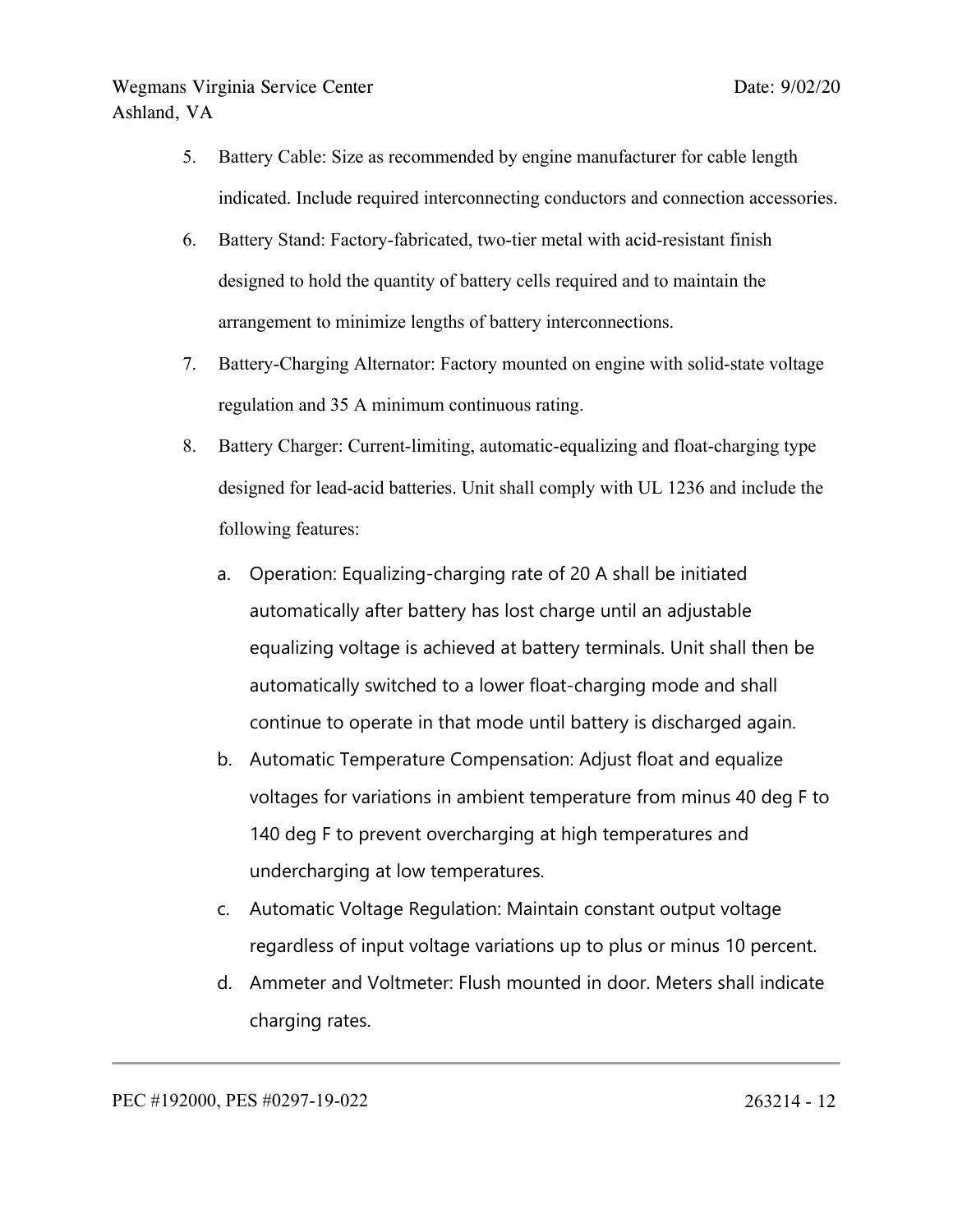- e. Safety Functions: Sense abnormally low battery voltage and close contacts providing low battery voltage indication on control and monitoring panel. Sense high battery voltage and loss of ac input or dc output of battery charger. Either condition shall close contacts that provide <sup>a</sup> battery-charger malfunction indication at system control and monitoring panel.
- f. Enclosure and Mounting: NEMA 250, Type 1, wall-mounted cabinet.

### 2.5 **DIESEL FUEL-OIL SYSTEM**

- A. Comply with NFPA 30.
- B. Piping: Fuel-oil piping shall be Schedule 40 black steel, complying with requirements in Section 231113 "Facility Fuel-Oil Piping." Cast iron, aluminum, copper, and galvanizing shall not be used in the fuel-oil system.
- C. Main Fuel Pump: Mounted on engine to provide primary fuel flow under starting and load conditions.
- D. Fuel Filtering: Remove water and contaminants larger than 1 micron. Raycor bypass dual filter arrangement.
- E. Subbase-Mounted, Double-Wall, Fuel-Oil Tank: Factory installed and piped, complying with UL 142 fuel-oil tank. Features include the following:
	- 1. Tank level indicator.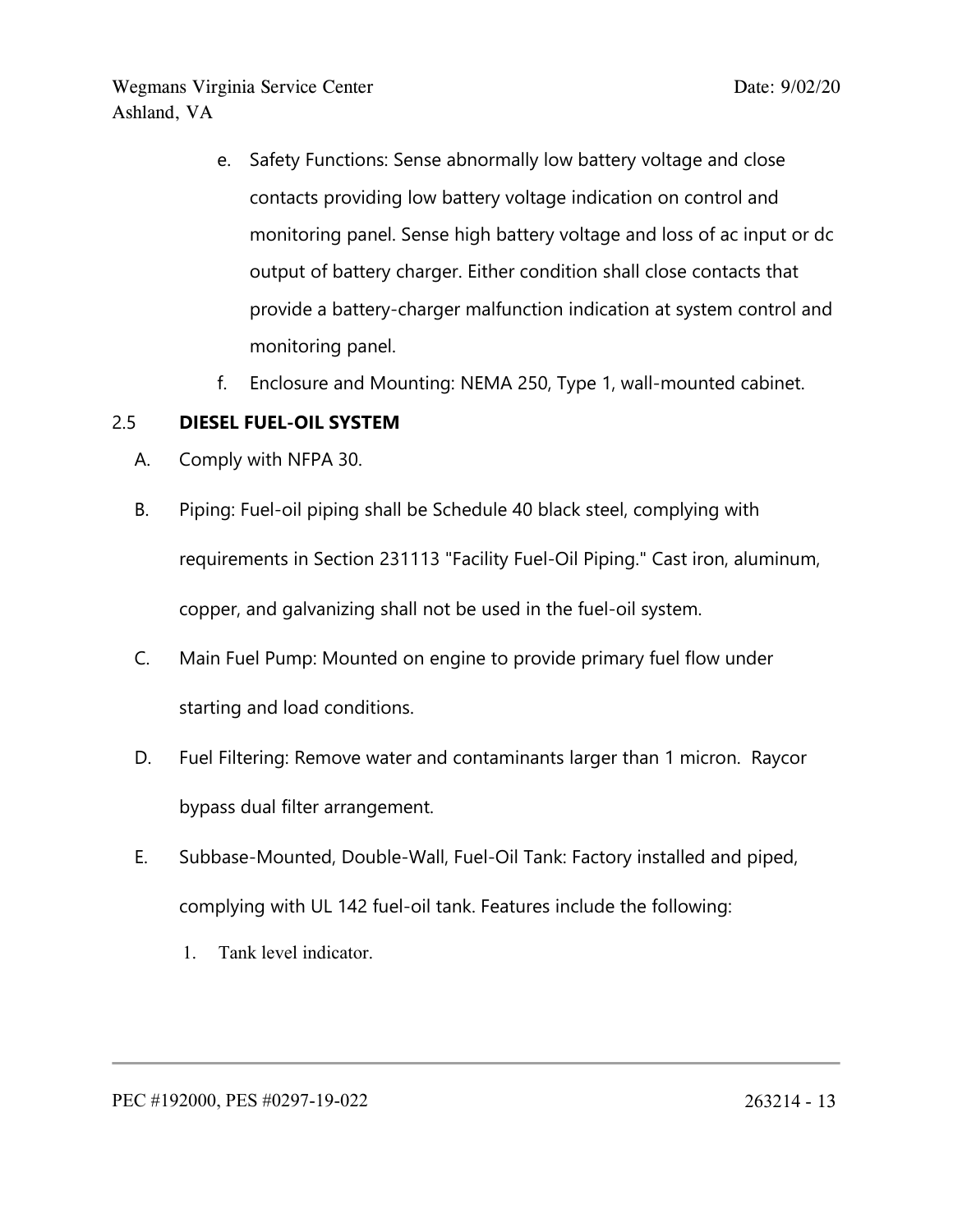- 2. Fuel-Tank Capacity: Minimum 133 percen<sup>t</sup> of total fuel required for periodic maintenance operations between fuel refills, plus fuel for the hours of continuous operation per section G.2 above.
- 3. Leak detection in interstitial space.
- 4. Vandal-resistant fill cap.
- 5. Containment Provisions: Comply with requirements of authorities having jurisdiction.

### 2.6 **PART 1**

- A. CONTROL AND MONITORING
- B. Automatic Starting System Sequence of Operation: When generator mode, on the Engine Mounted Control Panel (EMCP) is set to Auto, remote-control contacts in one or more separate automatic transfer switches initiate starting and stopping of generator set. When EMCP mode is set to Run, generator set starts. Setting the control mode to Stop initiates generator-set shutdown. When generator set is running, specified system or equipment failures or derangements automatically shut down generator set and initiate alarms.
- C. Provide minimum run time control set for 30 minutes with override only by operation of <sup>a</sup> remote emergency-stop switch.
- D. Comply with UL 508A.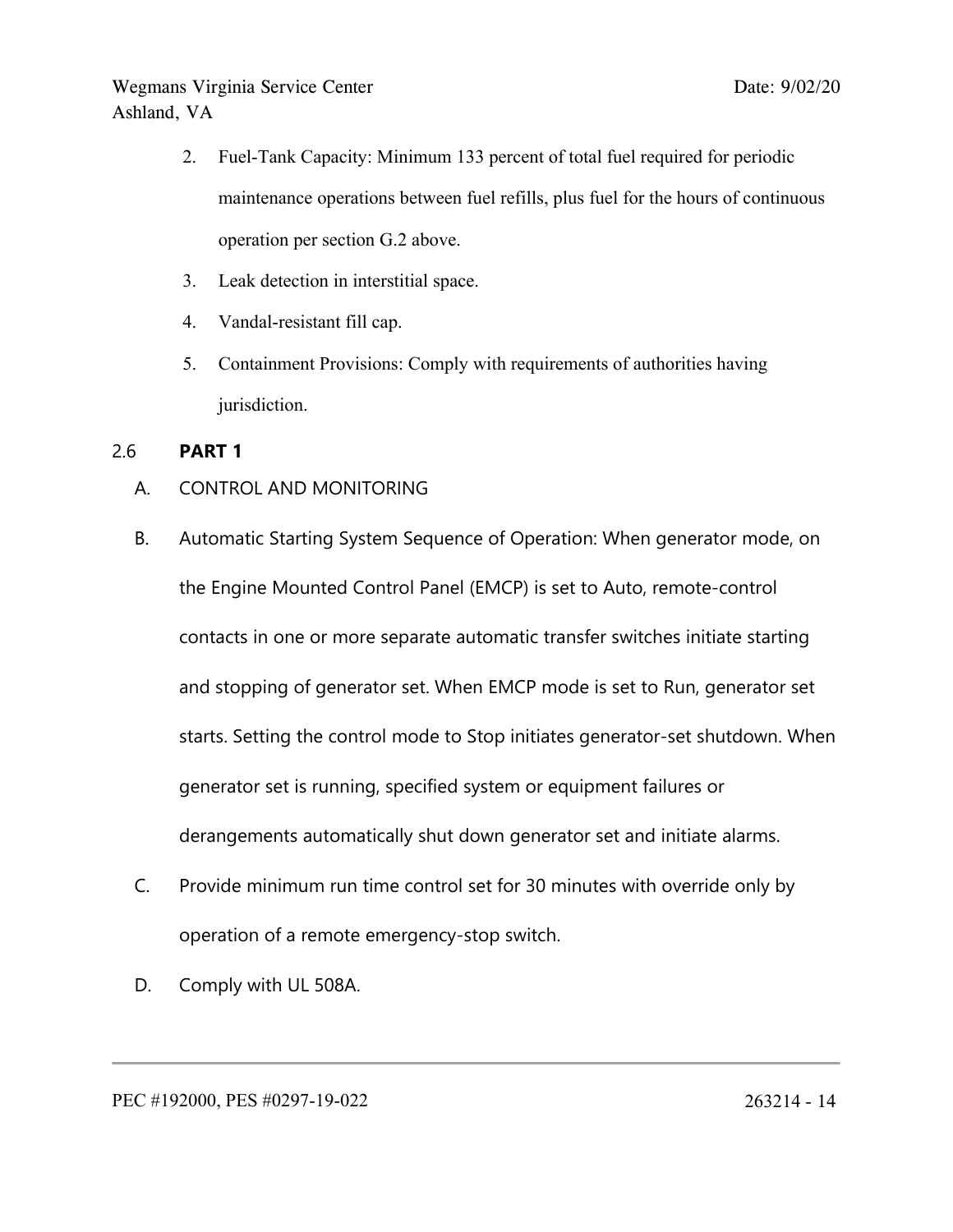- E. Configuration: Operating and safety indications, protective devices, basic system controls, and engine indications shall be grouped in <sup>a</sup> common control and monitoring panel mounted on the generator set. Mounting method shall isolate the control panel from generator-set vibration. Panel shall be powered from the engine-generator set battery.
- F. Indicating Devices : As required by NFPA 110 for Level 1 system, including the following:
	- 1. AC voltmeter.
	- 2. AC ammeter.
	- 3. AC frequency meter.
	- 4. EPS supplying load indicator.
	- 5. Ammeter and voltmeter phase-selector switches.
	- 6. DC voltmeter (alternator battery charging).
	- 7. Engine-coolant temperature gage.
	- 8. Engine lubricating-oil pressure gage.
	- 9. Running-time meter.
	- 10. Current and Potential Transformers: Instrument accuracy class.
- G. Protective Devices and Controls in Local Control Panel: Shutdown devices and common visual alarm indication as required by NFPA 110 for Level 1 system,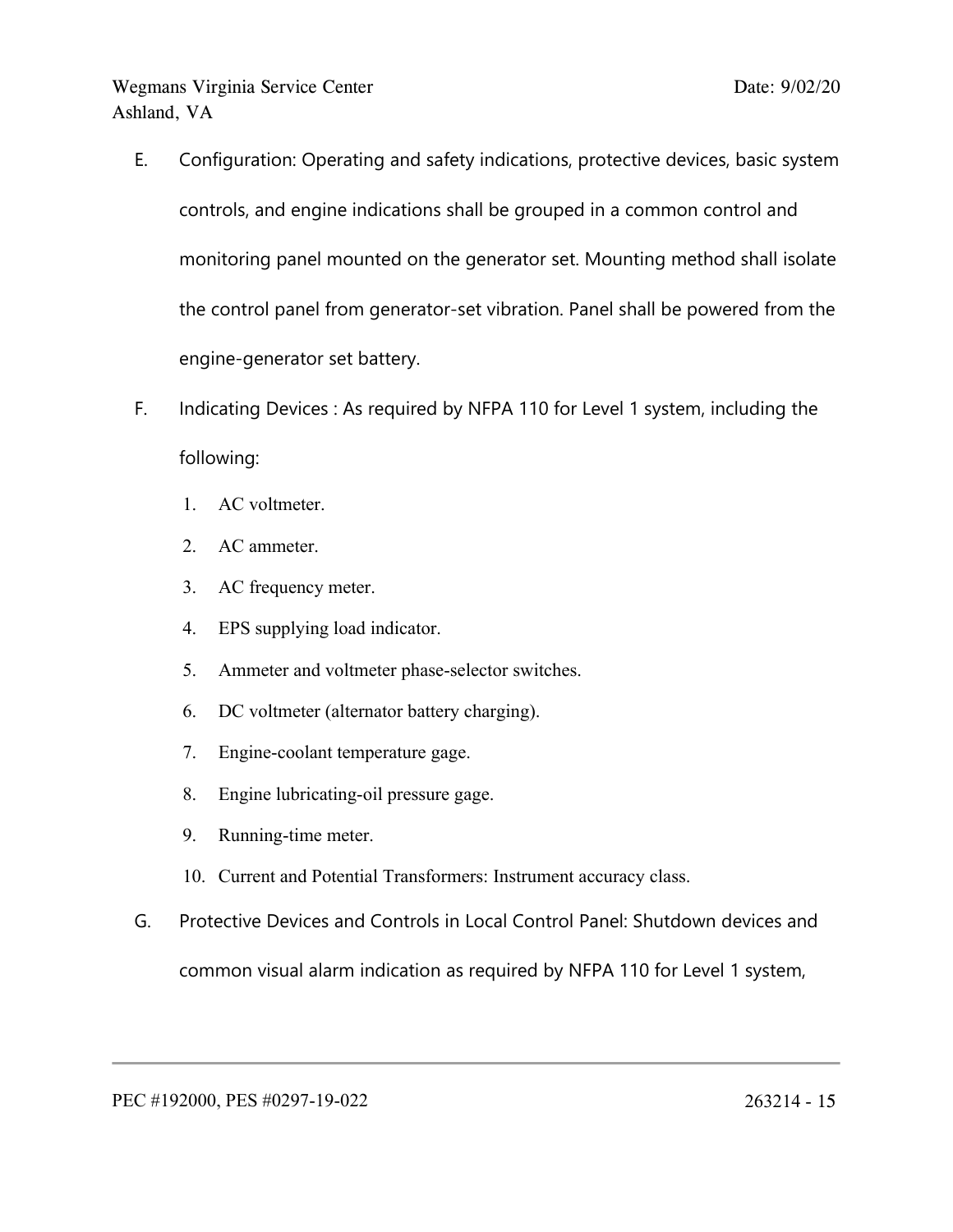including the following:

- 1. Start-stop switch.
- 2. Overcrank shutdown device.
- 3. Overspeed shutdown device.
- 4. Coolant high-temperature shutdown device.
- 5. Coolant low-level shutdown device.
- 6. Low lube oil pressure shutdown device.
- 7. Overcrank alarm.
- 8. Overspeed alarm.
- 9. Coolant high-temperature alarm.
- 10. Coolant low-temperature alarm.
- 11. Coolant low-level alarm.
- 12. Low lube oil pressure alarm.
- 13. Lamp test.
- 14. Contacts for local and remote common alarm.
- 15. Coolant high-temperature prealarm / warning
- 16. Generator-voltage adjustment
- 17. Main fuel tank low-level alarm.
	- a. Low fuel level alarm shall be initiated when the level falls below that required for operation for the duration required in "Fuel Tank Capacity" Paragraph in "Diesel Fuel-Oil System" Article.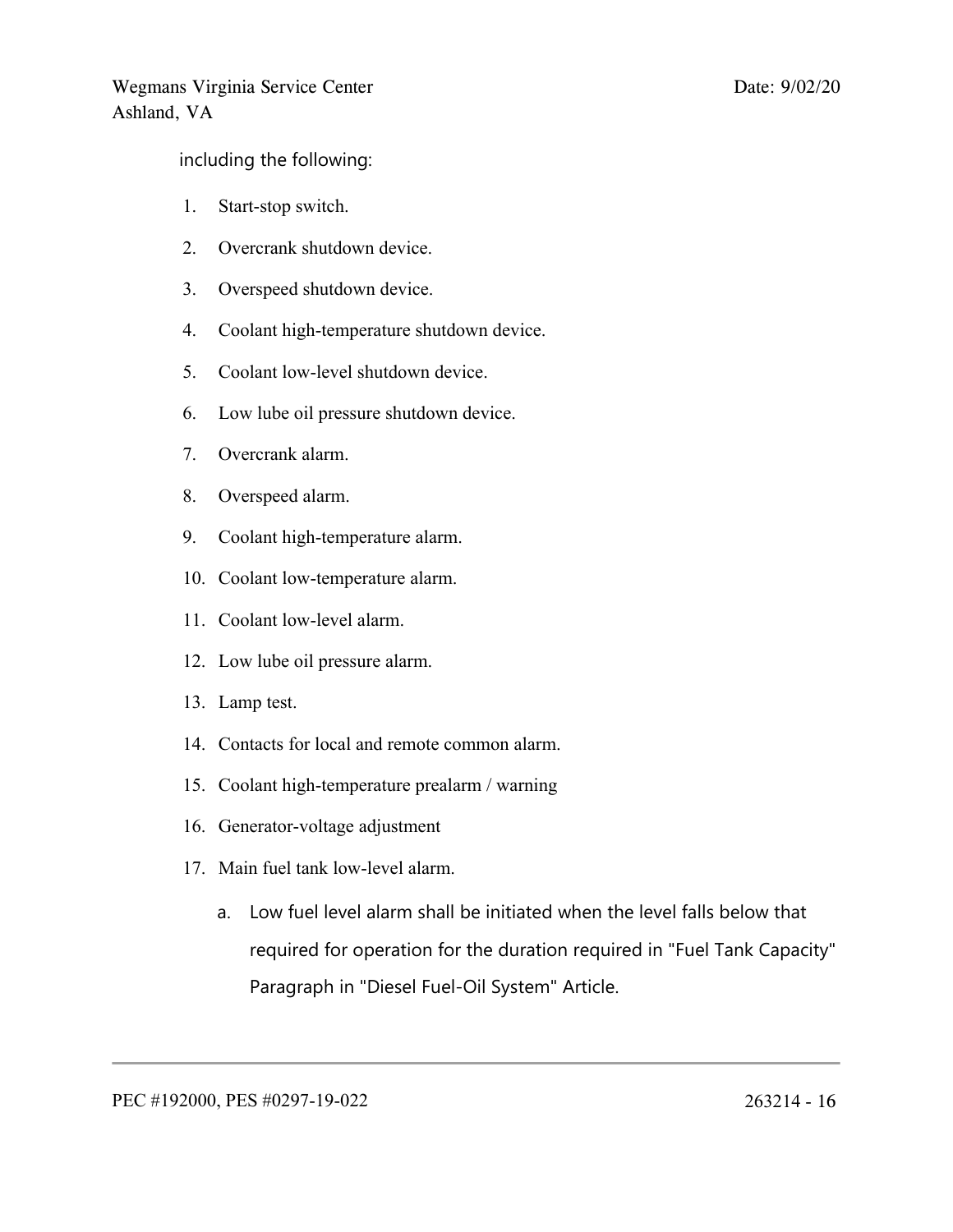- 18. Run-Off-Auto switch.
- 19. Control switch not in automatic position alarm.
- 20. Low cranking voltage alarm.
- 21. Battery-charger malfunction alarm.
- 22. Battery low-voltage alarm.
- 23. Battery high-voltage alarm.
- H. Supporting Items: Include sensors, transducers, terminals, relays, and other devices and include wiring required to support specified items. Locate sensors and other supporting items on engine or generator, unless otherwise indicated.
- I. Generator Run and Common Alarm: Generator Control system must include <sup>a</sup> generator run relay and common alarm relay.
- J. Connection to Datalink: Provide connections for datalink transmission of indications to remote data terminals via CAN data link. Provide RS-485 Annunciator data link (Modbus RTU / RS485 Half Duplex).
- K. Engine Mounted Control Panel with Integrated Audible Alarm: Comply that meet NFPA 110 requirements for Level 1 systems. Include necessary contacts and terminals in control and monitoring panel. Panel shall be powered from the engine-generator set battery.
	- 1. Capable of storing <sup>a</sup> minimum of 40 events for recall by operator.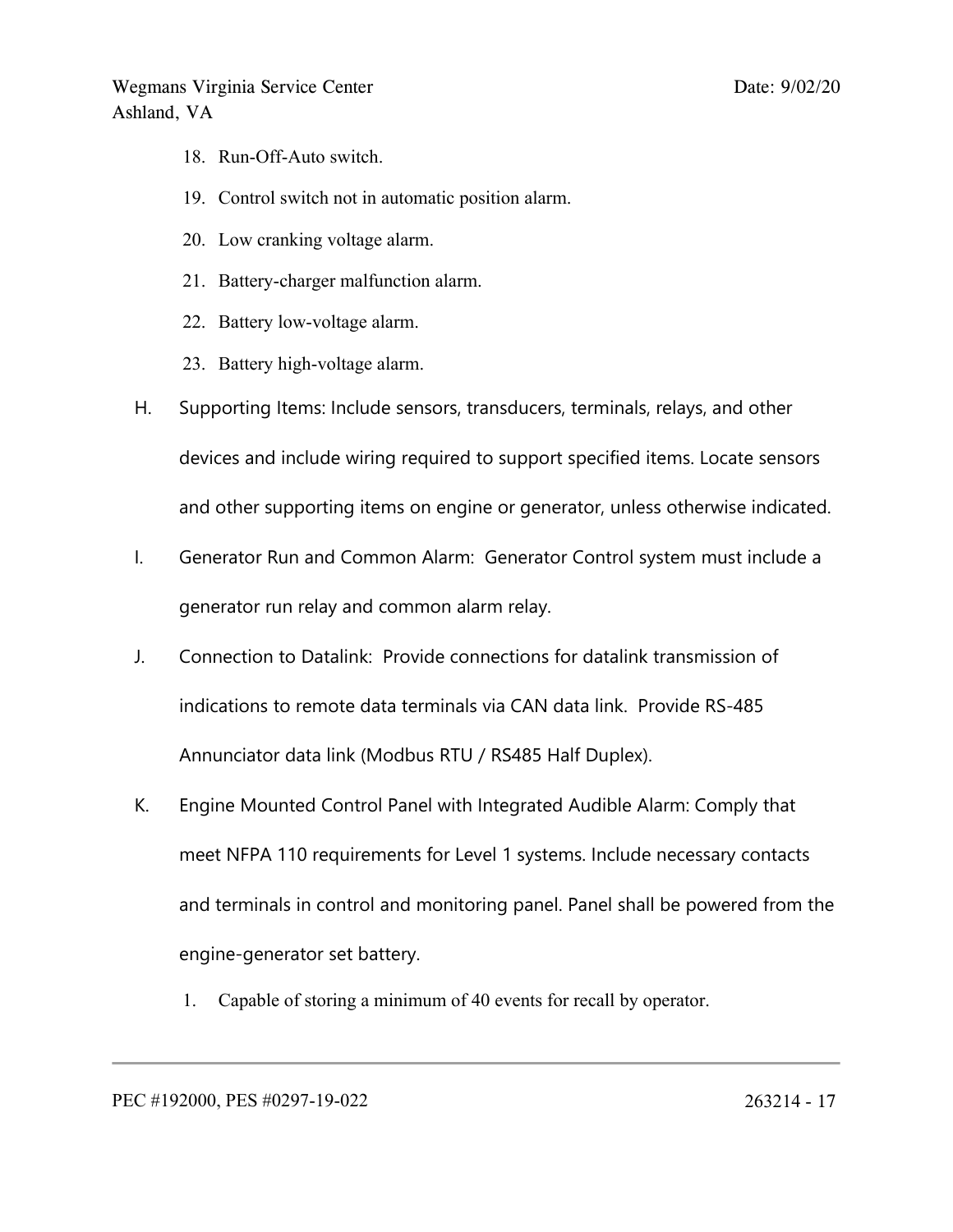- 2. Include 6 programmable digital inputs and 6 form A dry contacts
- L. Local Alarm Annunciator: Local indication of generator alarms and warnings for ease operation and maintenance
- M. Remote Alarm Annunciator: Comply with NFPA 99. An LED labeled with proper alarm conditions shall identify each alarm event, and <sup>a</sup> common audible signal shall sound for each alarm condition. Silencing switch in face of panel shall silence signal without altering visual indication. Connect so that after an alarm is silenced, clearing of initiating condition will reactivate alarm until silencing switch is reset. Cabinet and faceplate are surface-mounting type to suit mounting conditions indicated.
	- 1. Overcrank alarm.
	- 2. Coolant low-temperature alarm.
	- 3. High engine temperature prealarm.
	- 4. High engine temperature alarm.
	- 5. Low lube oil pressure alarm.
	- 6. Overspeed alarm.
	- 7. Low fuel main tank alarm.
	- 8. Low coolant level alarm.
	- 9. Low cranking voltage alarm.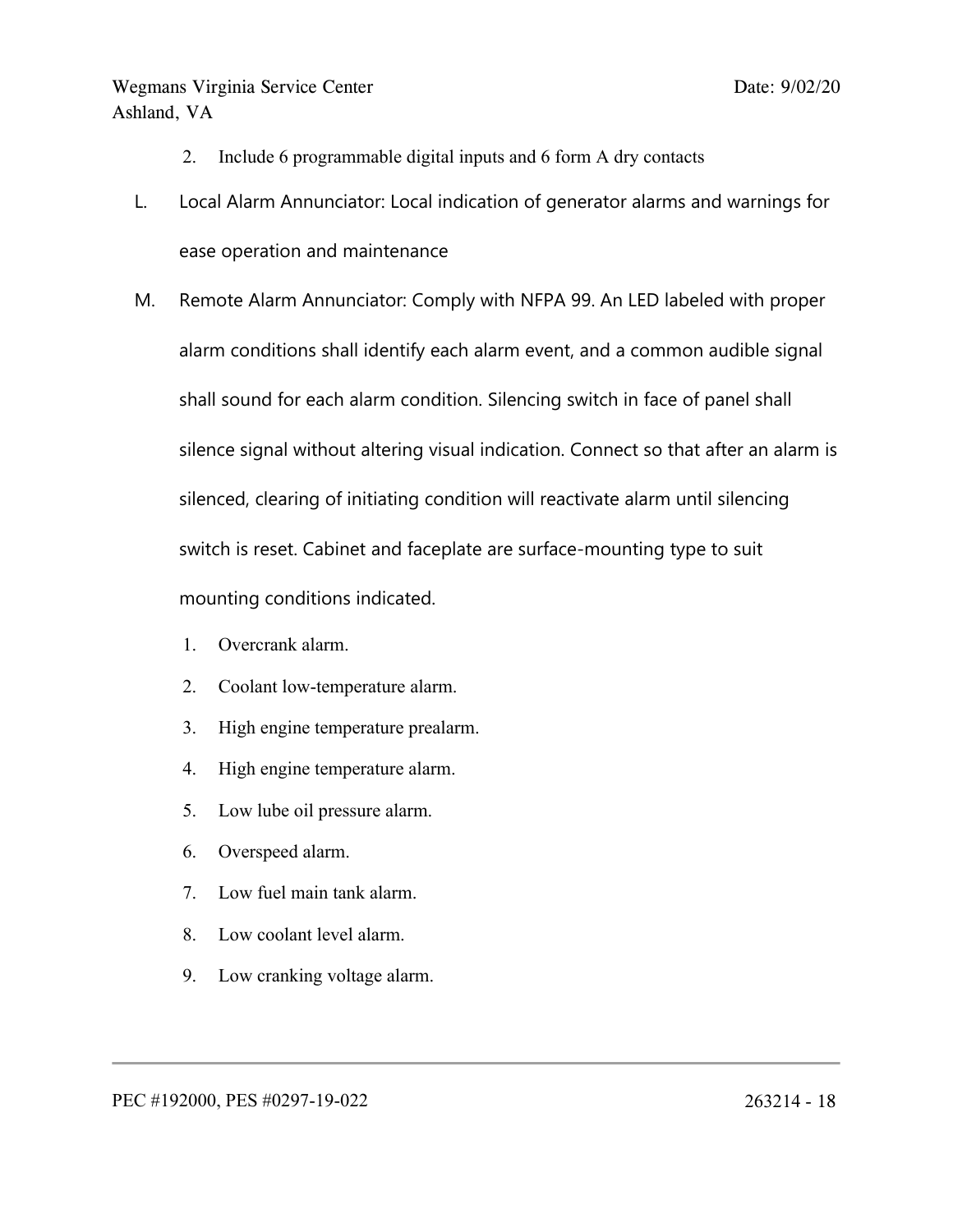- 10. Contacts for local and remote common alarm.
- 11. Audible-alarm silencing switch.
- 12. Air shutdown damper when used.
- 13. Run-Off-Auto switch.
- 14. Control switch not in automatic position alarm.
- 15. Low cranking voltage alarm.
- N. Remote Emergency-Stop Switch: Wall mounted, unless otherwise indicated; and labeled. Push button shall be protected from accidental operation.

# 2.7 **GENERATOR OVERCURRENT AND FAULT PROTECTION**

A. Overcurrent protective devices for the entire EPSS shall be coordinated to

optimize selective tripping when <sup>a</sup> short circuit occurs. Coordination of

protective devices shall consider both utility and EPSS as the voltage source.

- 1. Overcurrent protective devices for the EPSS shall be accessible only to authorized personnel.
- B. Generator Circuit Breaker: Molded-case, electronic-trip type; 100 percent rated; complying with UL 489.
	- 1. Tripping Characteristics: Adjustable long-time and short-time delay and instantaneous.
	- 2. Trip Settings: Selected to coordinate with generator thermal damage curve.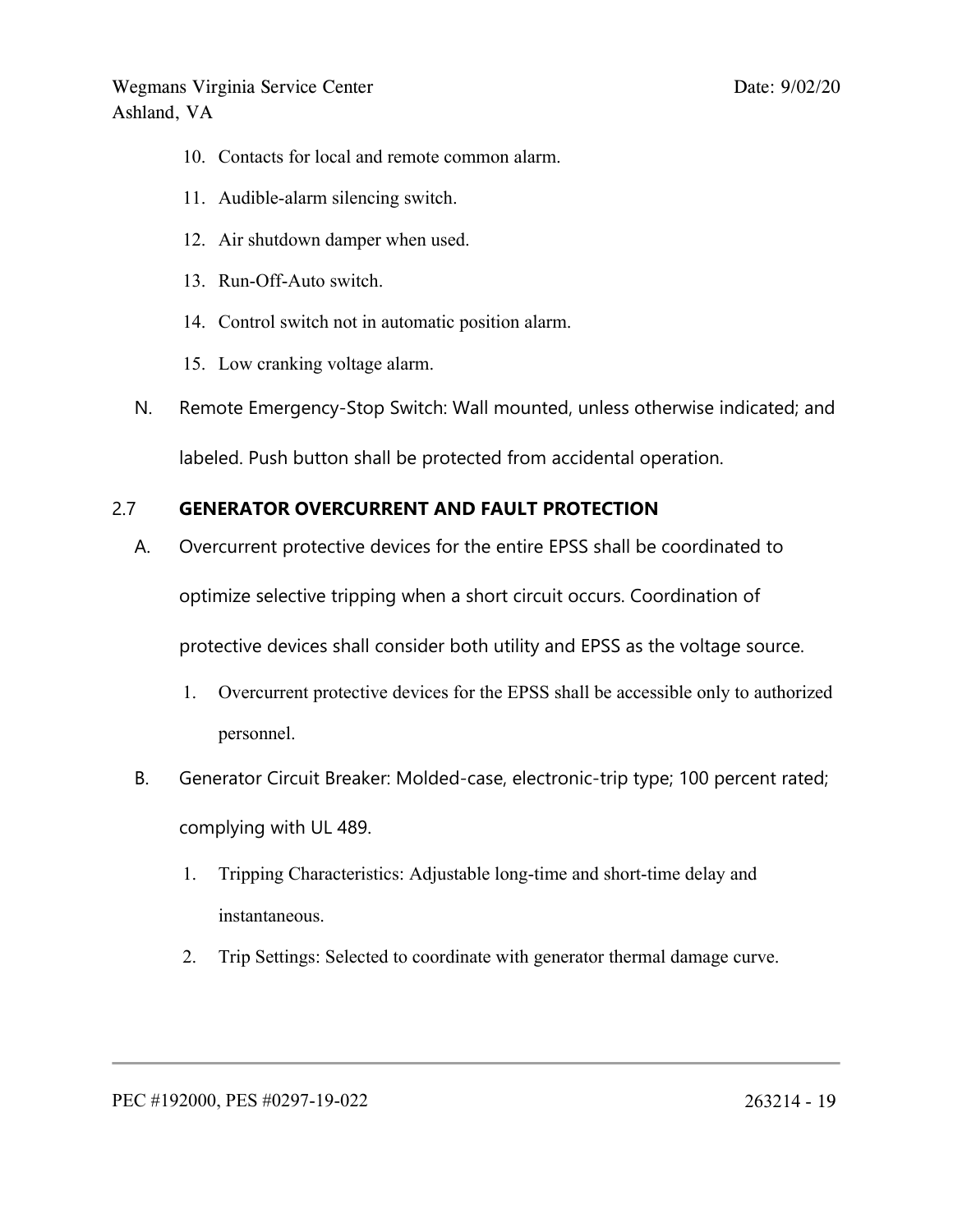- 3. Shunt Trip: Connected to trip breaker when generator set is shut down by other protective devices.
- 4. Auxiliary Contact: Included for indication and control functions
- 5. Mounting: Adjacent to or integrated with control and monitoring panel.
- C. Integrate Generator Protection: Engine Mounted Control Panel shall have integrated generator protection to include generator phase sequence, over/under voltage, over/under frequency, reverse power (kW), reverse power (KVAr), Overcurrent, and Thermal Damage Curve.
- D. Ground-Fault Indication: Comply with NFPA 70, "Emergency System" signals for ground fault.
	- 1. Indicate ground fault with other generator-set alarm indications.
- E. If output circuit breaker(s) and/or generator controls are located more than 6'-6" above the finished grade and/or are not readily accessible and with clearances as required by the NEC, provide all necessary work and materials including but not limited to ramps, stairs, and platforms required to achieve compliance with the conditions above. All provisions shall conform to OSHA, state and local safety requirements including but not limited to handrails, markings, signage, and access barriers.

### 2.8 **GENERATOR, EXCITER, AND VOLTAGE REGULATOR**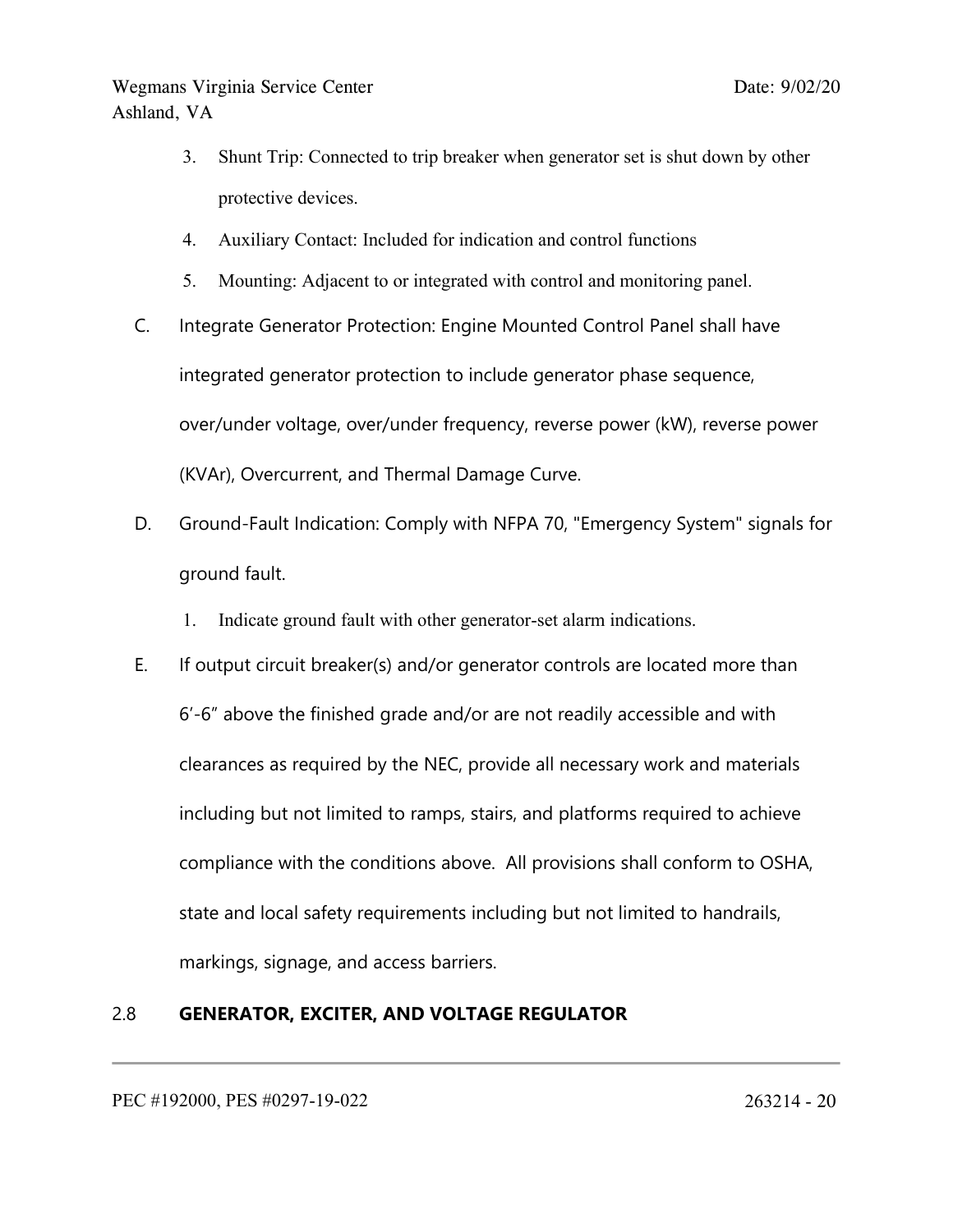- A. Comply with NEMA MG 1.
- B. Drive: Generator shaft shall be directly connected to engine shaft. Exciter shall be rotated integrally with generator rotor.
- C. Electrical Insulation: Class H
- D. Generator Winding Temperature Rise: 105°C over 40°C ambient
- E. Range: Provide limited range of output voltage by adjusting the excitation level.
- F. Construction shall prevent mechanical, electrical, and thermal damage due to vibration, overspeed up to 125 percent of rating, and heat during operation at 110 percent of rated capacity.
- G. **Enclosure: Dripproof.**
- H. Voltage Regulator: Solid-state type, separate from exciter, providing performance as specified and as required by NFPA 110.
	- 1. Adjusting Controls on Engine Mounted Control Panel: Provide plus or minus 5 percen<sup>t</sup> adjustment of output-voltage operating band.
	- 2. Maintain voltage within 30 percen<sup>t</sup> on one step, full load.
	- 3. Provide anti-hunt provision to stabilize voltage.
	- 4. Maintain frequency within 30 percen<sup>t</sup> and stabilize at rated frequency within 5 seconds.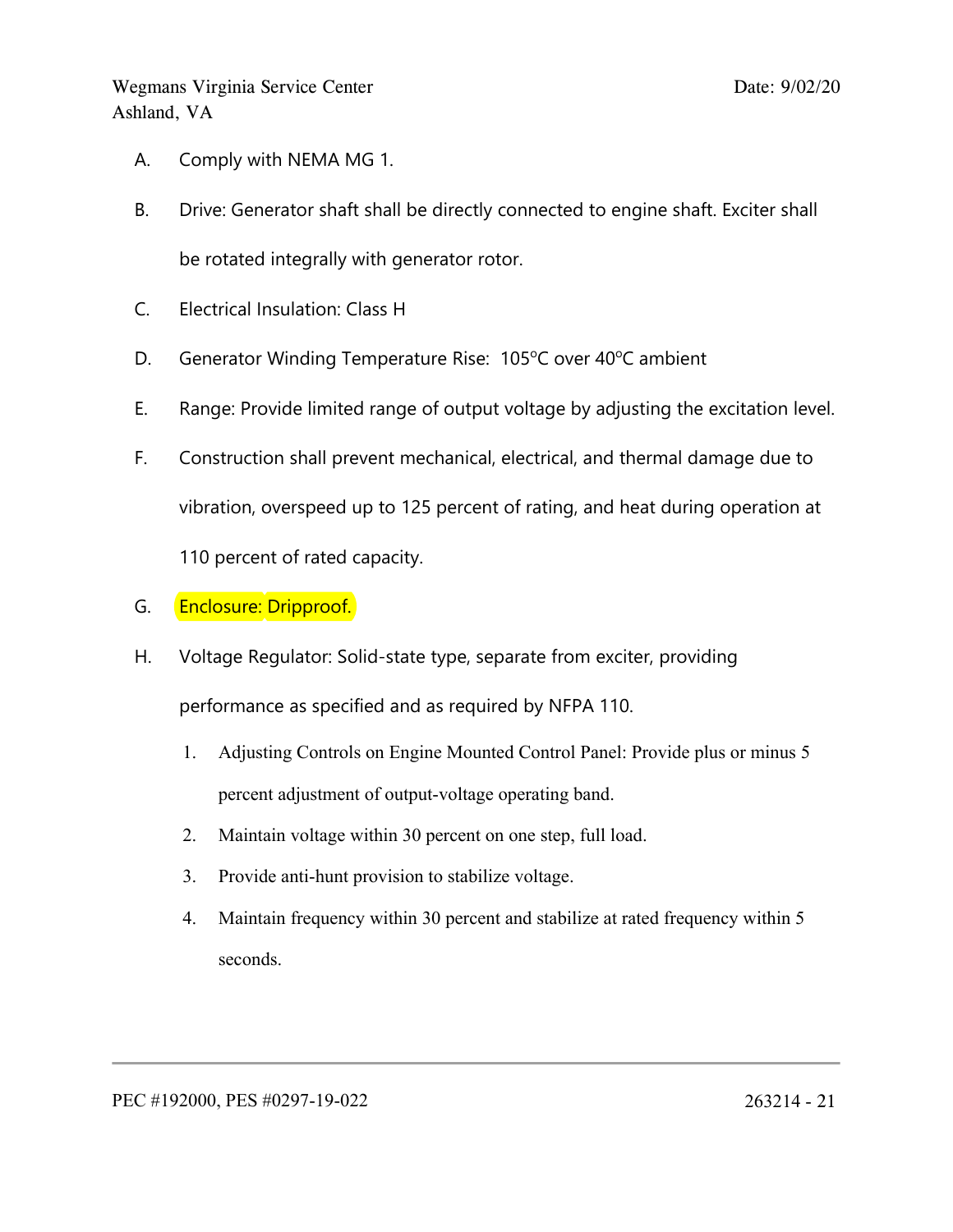- 5. Strip Heater: Thermostatically controlled unit arranged to maintain stator windings above dew point.
- 6. Windings: Two-thirds pitch stator winding and fully linked amortisseur winding.
- 7. Subtransient Reactance: 12 percent, maximum.

### 2.9 **OUTDOOR GENERATOR-SET ENCLOSURE**

- A. Description: Sound-attenuating, weatherproof steel housing, wind resistant up to 150 mph. Multiple panels shall be lockable and provide adequate access to components requiring maintenance.
	- 1. Structural Design and Anchorage: Comply with IBC for wind loads up to 150 mph.
	- 2. Hinged Doors: With padlocking provisions.
	- 3. Space Heater: Thermostatically controlled and sized to preven<sup>t</sup> condensation.
	- 4. Thermal Insulation: Manufacturer's standard materials and thickness selected in coordination with space heater to maintain winter interior temperature within operating limits required by engine-generator-set components.
	- 5. LED Lighting: Interior LED lighting capable of AC or DC operation
	- 6. Control Panel Viewing Window: Integrated into enclosure door
	- 7. Muffler Location: Mounted Inside Enclosure. No rooftop mounted muffler
- B. Engine Cooling Airflow through Enclosure: Maintain temperature rise of system components within required limits when unit operates at 110 percent of rated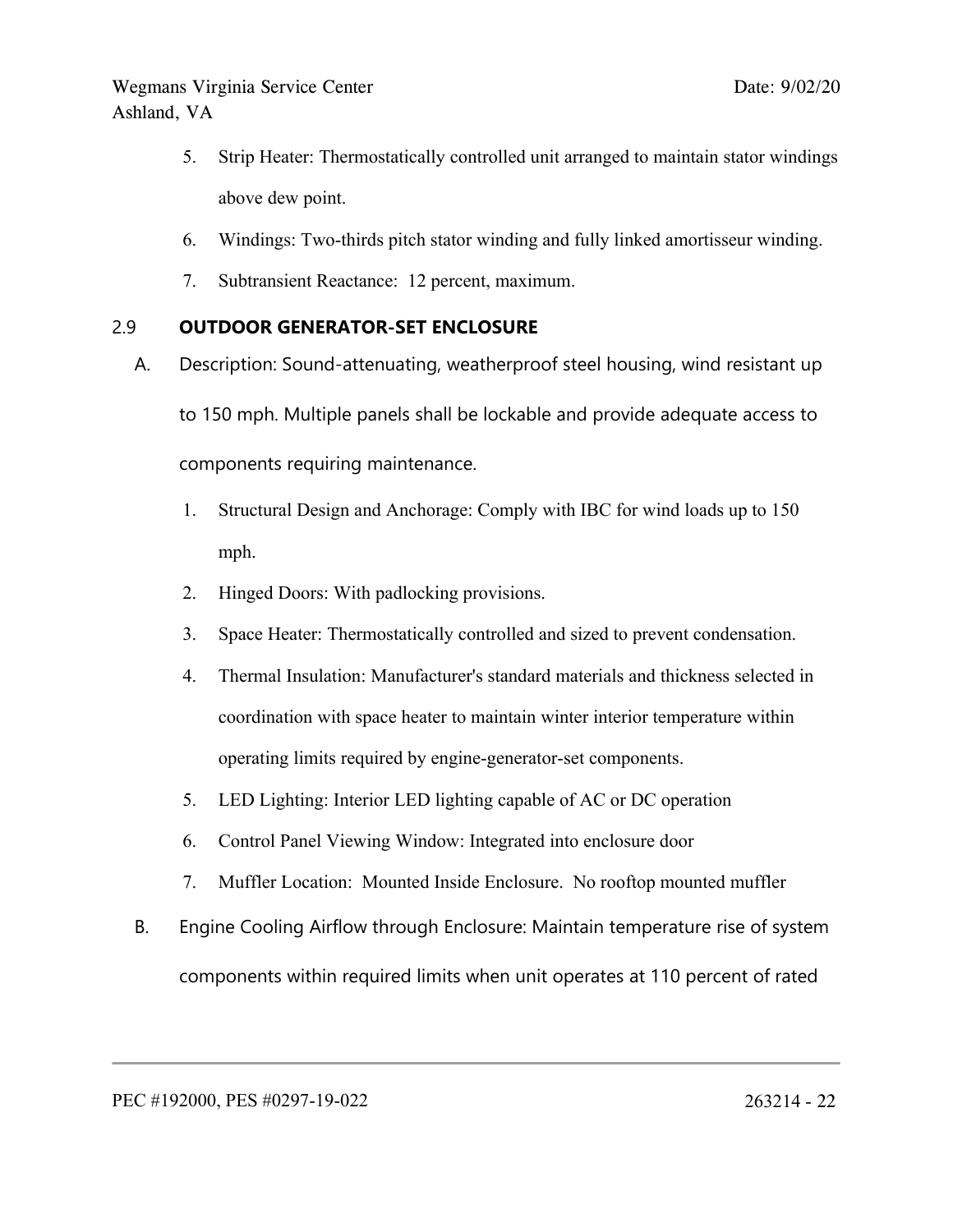load for 2 hours with ambient temperature at top of range specified in system service conditions.

- 1. Louvers: Fixed-engine, cooling-air inlet and discharge. Storm-proof and drainable louvers preven<sup>t</sup> entry of rain and snow.
- 2. Automatic Dampers: At engine cooling-air inlet and discharge. Dampers shall be closed to reduce enclosure heat loss in cold weather when unit is not operating. [if required by ambient conditions]
- 3. Ventilation: Provide temperature-controlled exhaust fan interlocked to preven<sup>t</sup> operation when engine is running. [if required by ambient conditions]
- C. Convenience Outlets: Factory wired, GFCI. Arrange for external electrical connection.
- D. Sound Attenuation: With four generators operating at 100% the sound shall not exceed the local requirement having juridication and/or not to exceed 52 db over <sup>a</sup> 4 hour period of time at the property line.

### 2.10 **MOTORS**

- A. Description: NEMA MG 1, Design B, medium induction random-wound, squirrel cage motor.
- B. Efficiency: Energy efficient, as defined in NEMA MG 1.
- C. Service Factor: 1.15.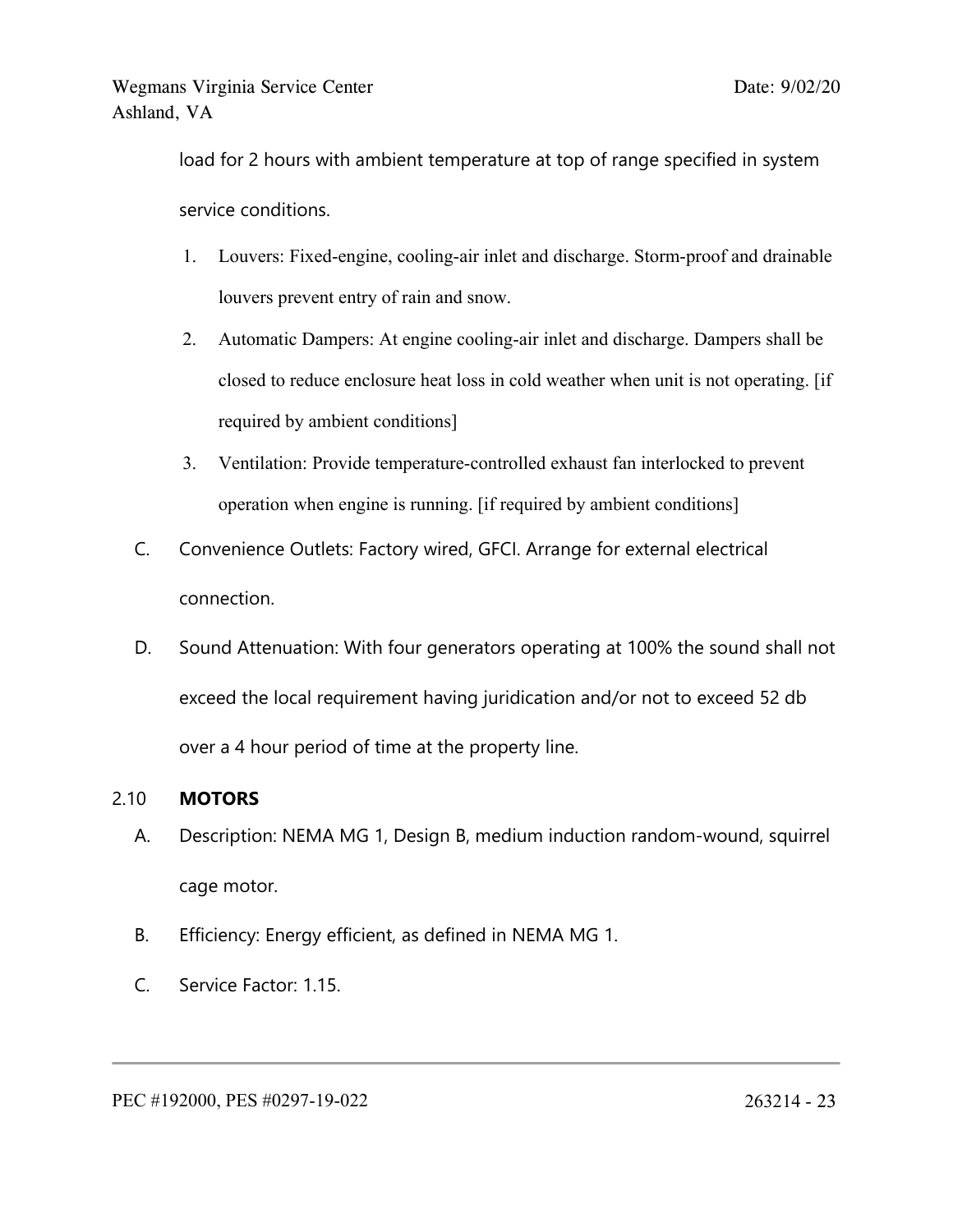- D. Bearings: Regreasable, shielded, antifriction ball bearings suitable for radial and thrust loading.
- E. Motor Sizes: Minimum size as indicated. If not indicated, large enough so driven load will not require motor to operate in service factor range above 1.0.
- F. Temperature Rise: Match insulation rating.
- G. Code Letter Designation:
	- 1. Motors 15 HP and Larger: NEMA starting Code F or Code G.
	- 2. Motors Smaller than 15 HP: Manufacturer's standard starting characteristic.
- H. Enclosure Material: Cast iron for motor frame sizes 324T and larger; rolled steel for motor frame sizes smaller than 324T.
- I. Controllers, Electrical Devices, and Wiring: Electrical devices and connections are specified in electrical Sections.

## 2.11 **VIBRATION ISOLATION DEVICES**

- A. Restrained Spring Isolators: Freestanding, steel, linear-spring isolators.
	- 1. Housing: Steel with resilient vertical-limit stops to preven<sup>t</sup> spring extension due to wind loads or if weight is removed; factory-drilled baseplate bonded to 1/4-inchthick, elastomeric isolator pad attached to baseplate underside; and adjustable equipment mounting and leveling bolt that acts as blocking during installation.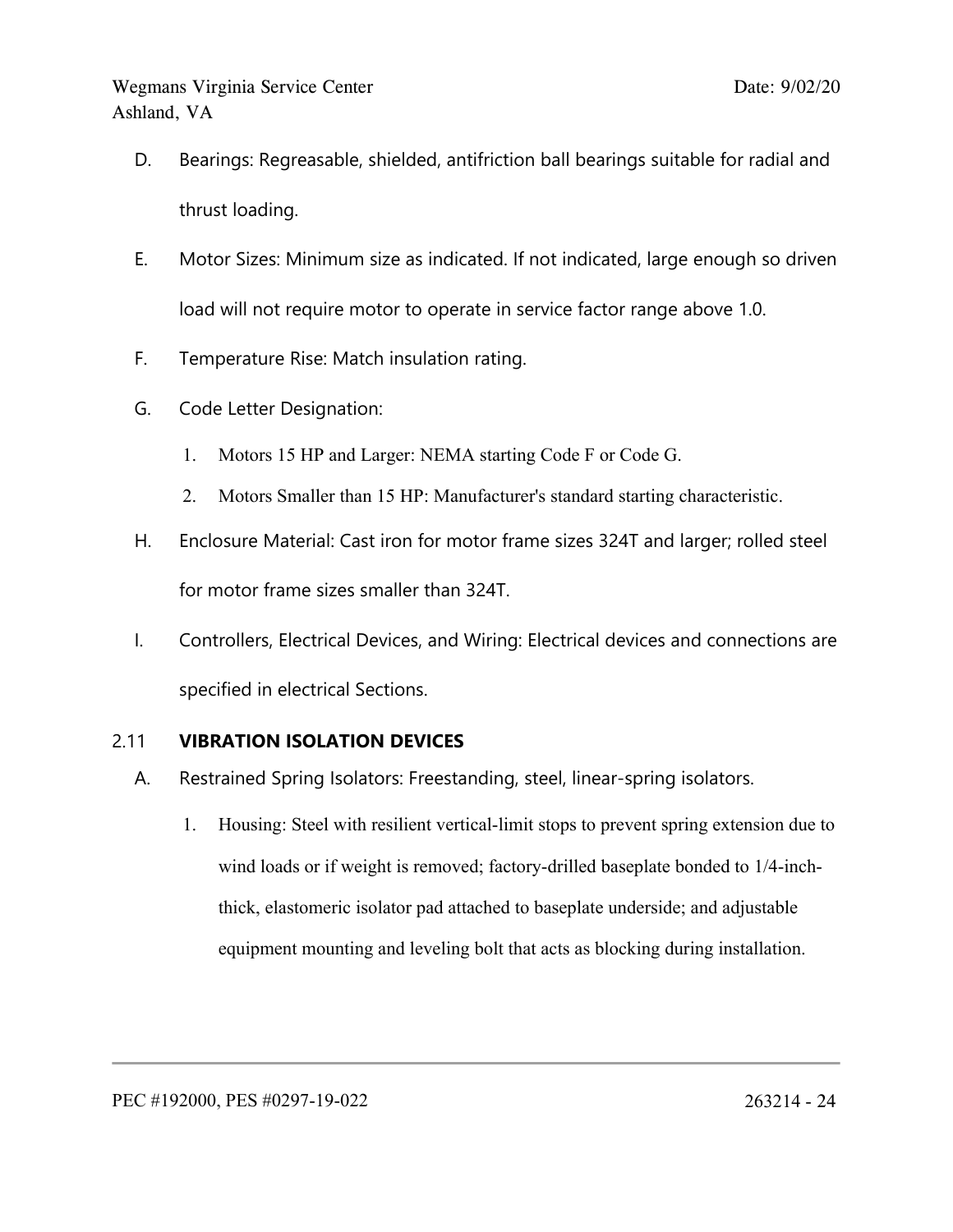- 2. Outside Spring Diameter: Not less than 80 percen<sup>t</sup> of compressed height of the spring at rated load.
- 3. Lateral Stiffness: More than 80 percen<sup>t</sup> of rated vertical stiffness.

### 2.12 **FINISHES**

A. Indoor and Outdoor Enclosures and Components: Manufacturer's standard finish over corrosion-resistant pretreatment and compatible primer.

### 2.13 **SOURCE QUALITY CONTROL**

- A. Prototype Testing: Factory test engine-generator set using same engine model, constructed of identical or equivalent components and equipped with identical or equivalent accessories.
	- 1. Tests: Comply with NFPA 110, Level 1 Energy Converters and with IEEE 115.
- B. Project-Specific Equipment Tests: Before shipment, factory test engine-

generator set and other system components and accessories manufactured specifically for this Project. Perform tests at rated load and power factor. Include the following tests:

- 1. Test components and accessories furnished with installed unit that are not identical to those on tested prototype to demonstrate compatibility and reliability.
- 2. Test generator, exciter, and voltage regulator as <sup>a</sup> unit.
- 3. Full load run.
- 4. Maximum power.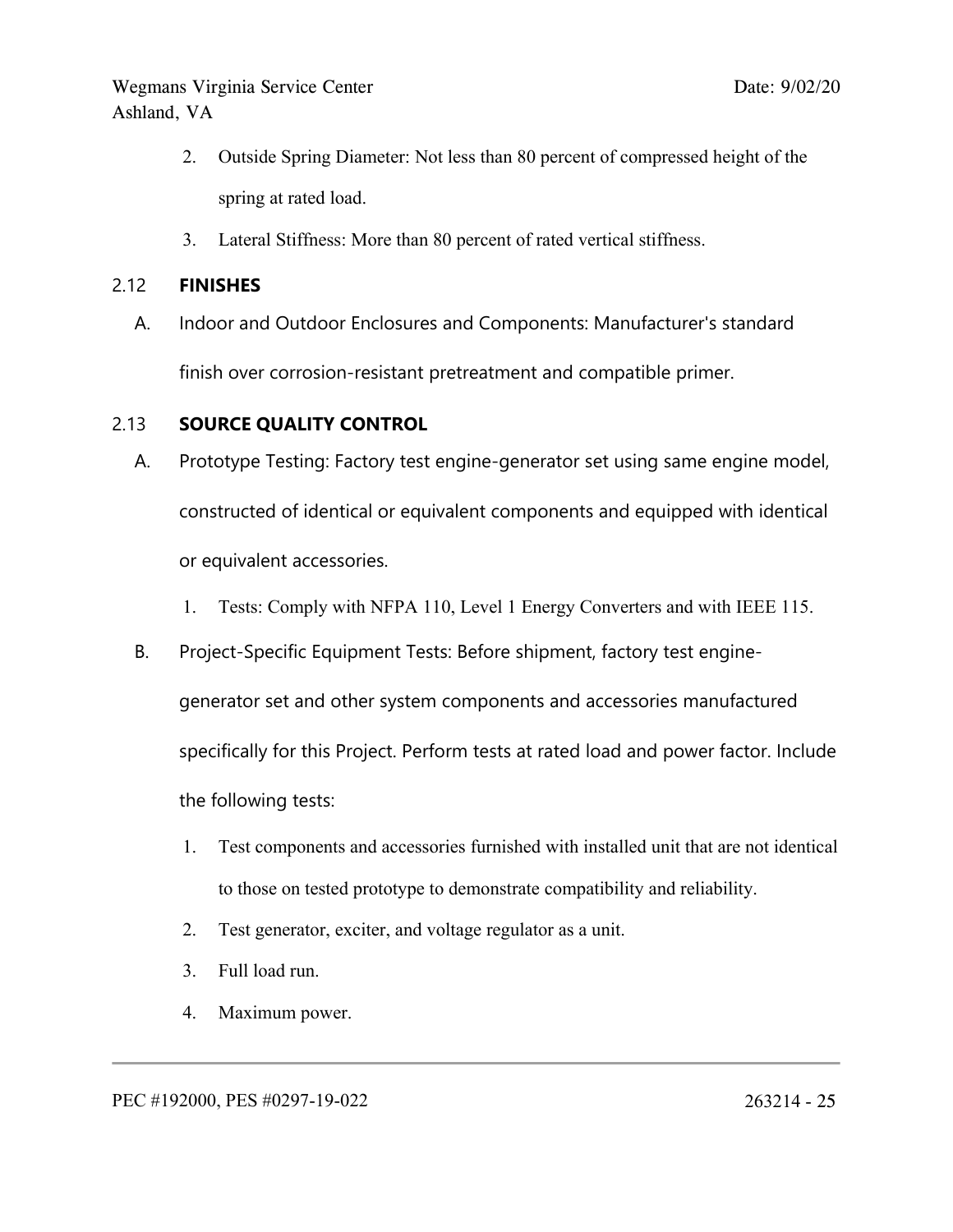- 5. Voltage regulation.
- 6. Transient and steady-state governing.
- 7. Single-step load pickup.
- 8. Safety shutdown.
- 9. Provide 14 days' advance notice of tests and opportunity for observation of tests by Owner's representative.
- 10. Report factory test results within 10 days of completion of test.

### 2.14 **PART 1 EXECUTION**

- A. EXAMINATION
	- 1. Examine areas, equipment bases, and conditions, with Installer present, for compliance with requirements for installation and other conditions affecting packaged engine-generator performance.
	- 2. Examine roughing-in for piping systems and electrical connections. Verify actual locations of connections before packaged engine-generator installation.
	- 3. Proceed with installation only after unsatisfactory conditions have been corrected.

### 2.15 **INSTALLATION**

- A. Comply with packaged engine-generator manufacturers' written installation and alignment instructions and with NFPA 110.
- B. Equipment Mounting:
	- 1. Install packaged engine generators on cast-in-place concrete equipment bases. Comply with requirements for equipment bases and foundations specified in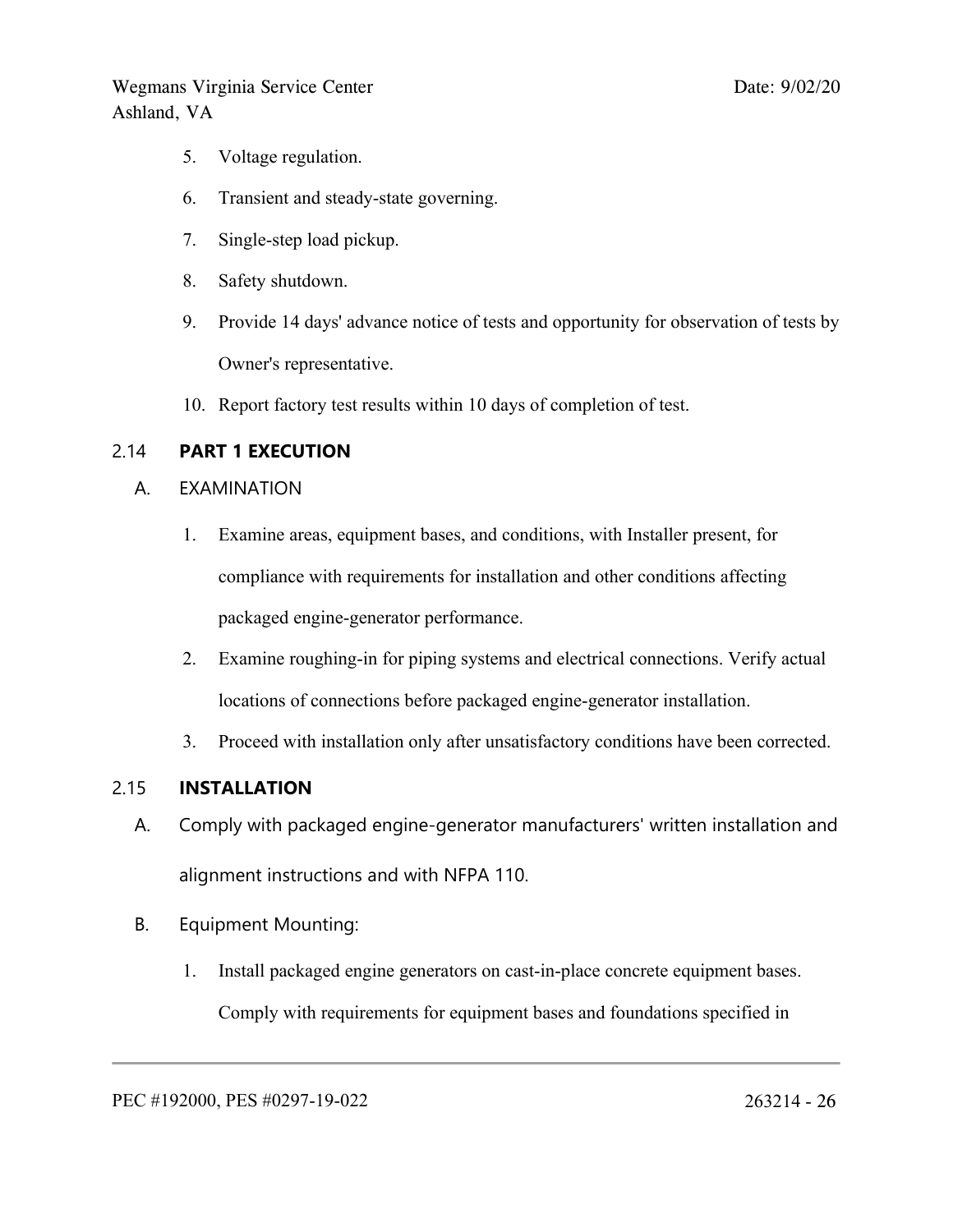Section 033000 "Cast-in-Place Concrete."

- 2. Coordinate size and location of concrete bases for packaged engine generators . Cast anchor-bolt inserts into bases. Concrete, reinforcement, and formwork requirements are specified with concrete.
- C. Install packaged engine-generator to provide access, without removing connections or accessories, for periodic maintenance.
- D. Install packaged engine-generator in <sup>a</sup> walk-in enclosure with restrained spring isolators having <sup>a</sup> minimum deflection of 1 inch on 4-inch- high concrete base. Secure enclosure to anchor bolts installed in concrete bases.
- E. Install condensate drain piping to muffler drain outlet full size of drain connection with <sup>a</sup> shutoff valve, stainless-steel flexible connector, and Schedule 40, black steel pipe with welded joints.
- F. Electrical Wiring: Install electrical devices furnished by equipment manufacturers but not specified to be factory mounted.

### 2.16 **IDENTIFICATION**

- A. Identify system components according to Section 260553 "Identification for Electrical Systems."
- B. Install <sup>a</sup> sign indicating the generator neutral is bonded to the main service neutral at the main service location.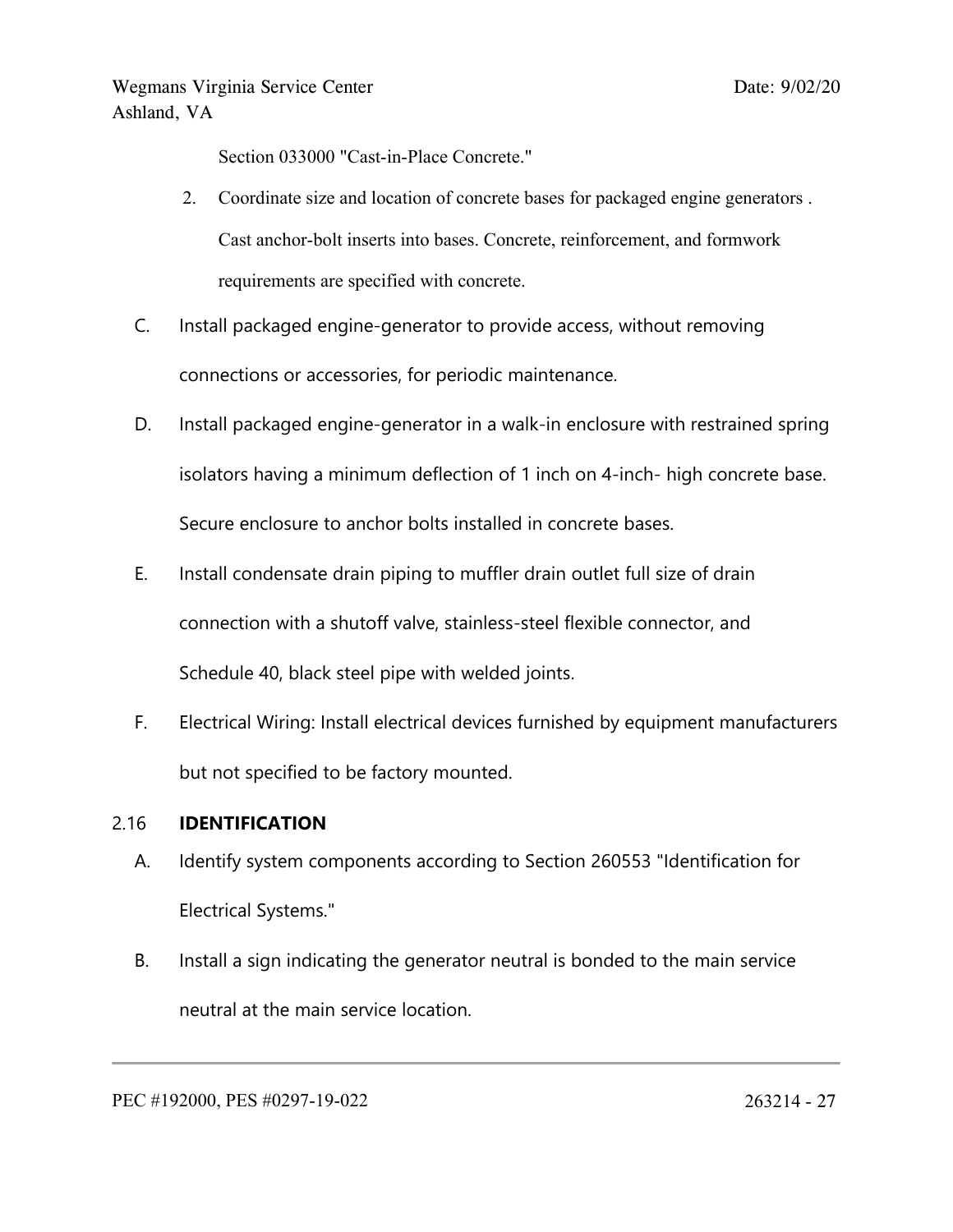### 2.17 **FIELD QUALITY CONTROL**

- A. Manufacturer's Field Service: Engage <sup>a</sup> factory-authorized service representative to inspect, test, and adjust components, assemblies, and equipment installations, including connections.
- B. Perform tests and inspections.
	- 1. Manufacturer's Field Service: Engage <sup>a</sup> factory-authorized service representative to inspect components, assemblies, and equipment installations, including connections.
- C. Tests and Inspections:
	- 1. Perform tests recommended by manufacturer and each visual and mechanical inspection and electrical and mechanical test listed in the first two subparagraphs as specified in NETA Acceptance Testing Specification. Certify compliance with test parameters.
		- a. Visual and Mechanical Inspection
			- 1) Compare equipment nameplate data with drawings and specifications.
			- 2) Inspect physical and mechanical condition.
			- 3) Inspect anchorage, alignment, and grounding.
			- 4) Verify the unit is clean.
		- b. Electrical and Mechanical Tests
			- 1) Perform insulation-resistance tests in accordance with IEEE 43.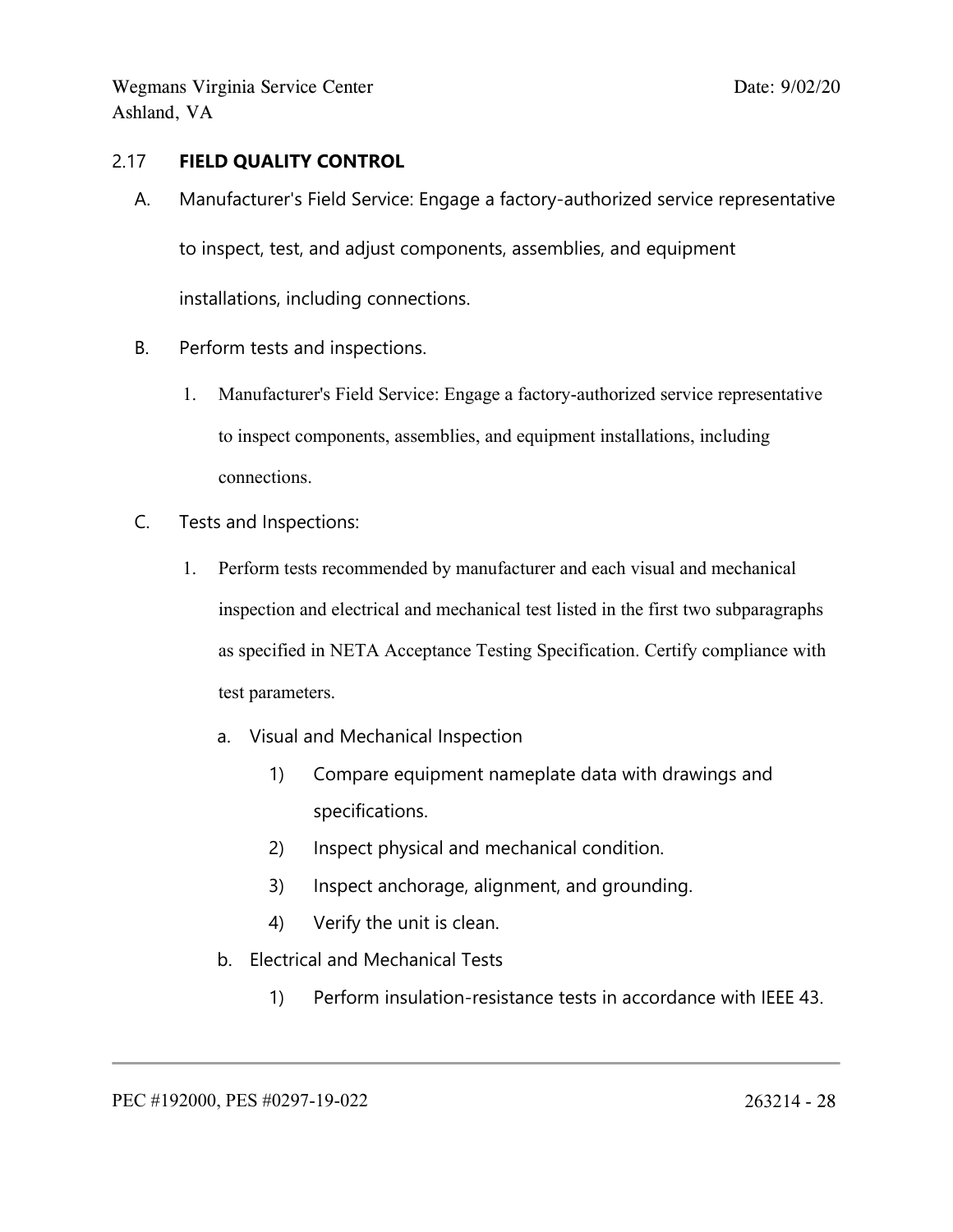- (a) Machines larger than 200 horsepower. Test duration shall be 10 minutes. Calculate polarization index.
- 2) Test protective relay devices.
- 3) Verify phase rotation, phasing, and synchronized operation as required by the application.
- 4) Functionally test engine shutdown for low oil pressure, overtemperature, overspeed, and other protection features as applicable.
- 5) Conduct performance test in accordance with NFPA 110.
- 6) Verify correct functioning of the governor and regulator.
- 2. NFPA 110 Acceptance Tests: Perform tests required by NFPA 110 that are additional to those specified here including, but not limited to, single-step full-load pickup test.
- 3. Battery Tests: Equalize charging of battery cells according to manufacturer's written instructions. Record individual cell voltages.
	- a. Measure charging voltage and voltages between available battery terminals for full-charging and float-charging conditions. Check electrolyte level and specific gravity under both conditions.
	- b. Test for contact integrity of all connectors. Perform an integrity load test and <sup>a</sup> capacity load test for the battery.
	- c. Verify acceptance of charge for each element of the battery after discharge.
	- d. Verify that measurements are within manufacturer's specifications.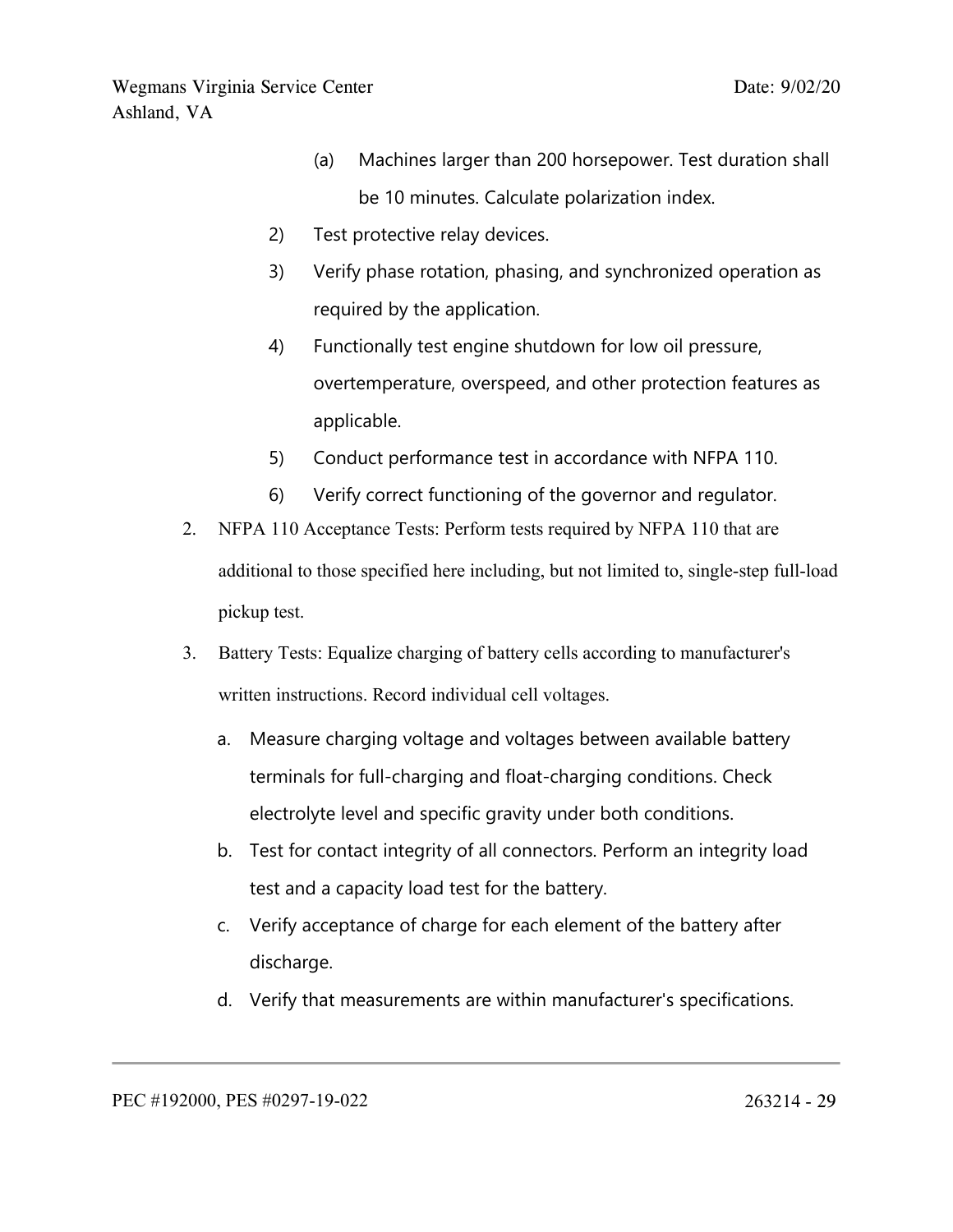- 4. Battery-Charger Tests: Verify specified rates of charge for both equalizing and float-charging conditions.
- 5. System Integrity Tests: Methodically verify proper installation, connection, and integrity of each element of engine-generator system before and during system operation. Check for air, exhaust, and fluid leaks.
- 6. Exhaust-System Back-Pressure Test: Use <sup>a</sup> manometer with <sup>a</sup> scale exceeding 40 inch wg. Connect to exhaust line close to engine exhaust manifold. Verify that back pressure at full-rated load is within manufacturer's written allowable limits for the engine.
- 7. Exhaust Emissions Test: Comply with applicable governmen<sup>t</sup> test criteria.
- 8. Four hour reactive load bank test at 100% load for each generator. Upon completion of the commissioning of the paralleling gear, reactive load bank test the parelleled generators at 100% percen<sup>t</sup> load for two hours.
- D. Coordinate tests with tests for transfer switches and run them concurrently.
- E. Test instruments shall have been calibrated within the last 12 months, traceable to NIST Calibration Services, and adequate for making positive observation of test results. Make calibration records available for examination on request.
- F. Leak Test: After installation, charge exhaust, coolant, and fuel systems and test for leaks. Repair leaks and retest until no leaks exist.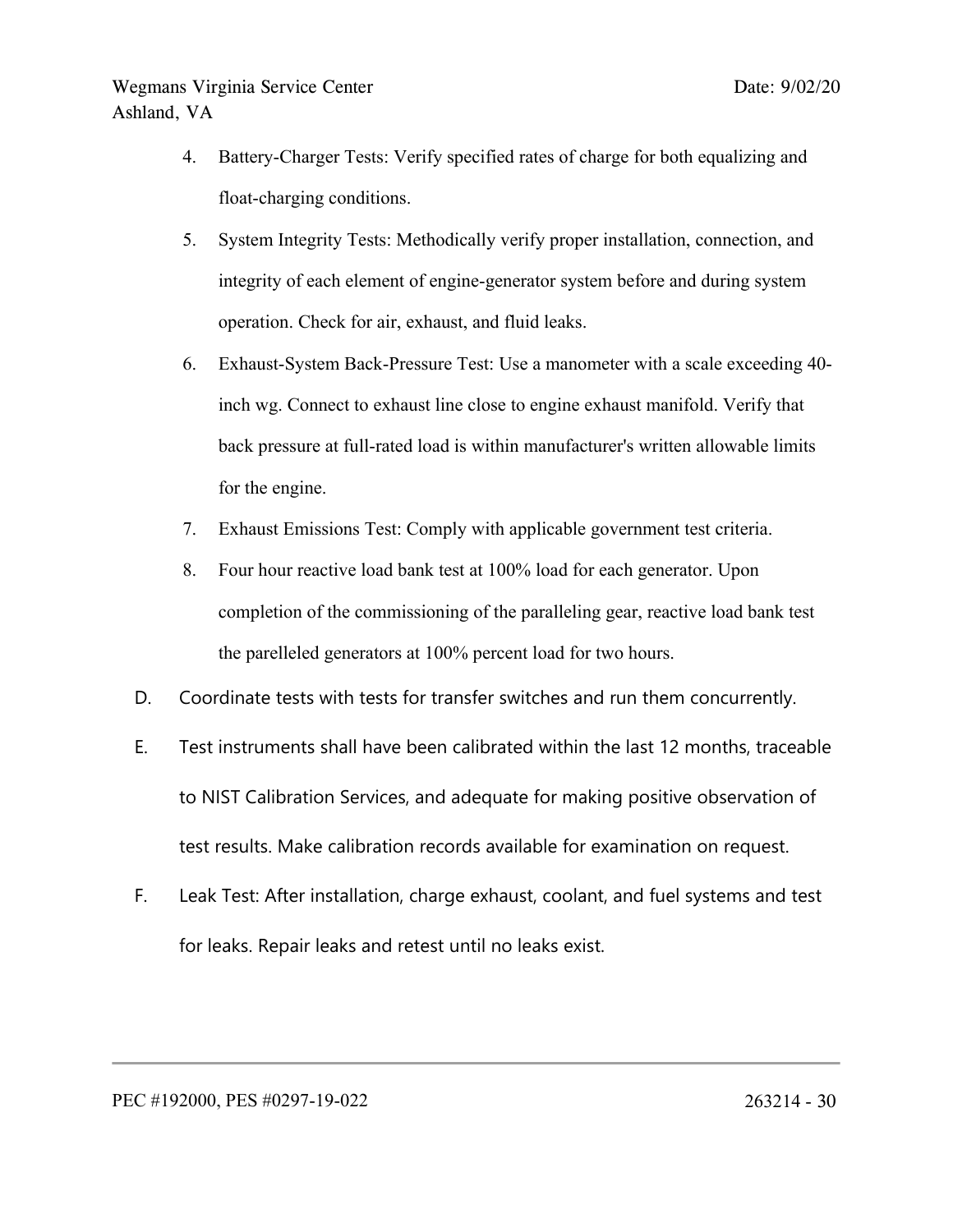- G. Operational Test: After electrical circuitry has been energized, start units to confirm proper motor rotation and unit operation for generator and associated equipment.
- H. Test and adjust controls and safeties. Replace damaged and malfunctioning controls and equipment.
- I. Remove and replace malfunctioning units and retest and reinspect as specified above.
- J. Retest: Correct deficiencies identified by tests and observations and retest until specified requirements are met.
- K. Report results of tests and inspections in writing. Record adjustable relay settings and measured insulation resistances, time delays, and other values and observations. Attach <sup>a</sup> label or tag to each tested component indicating satisfactory completion of tests.

### 2.18 **MAINTENANCE SERVICE**

A. Initial Maintenance Service: Beginning at Substantial Completion, provide [12] months' full maintenance by skilled employees of manufacturer's designated service organization. Include quarterly exercising to check for proper starting, load transfer, and running under load. Include routine preventive maintenance